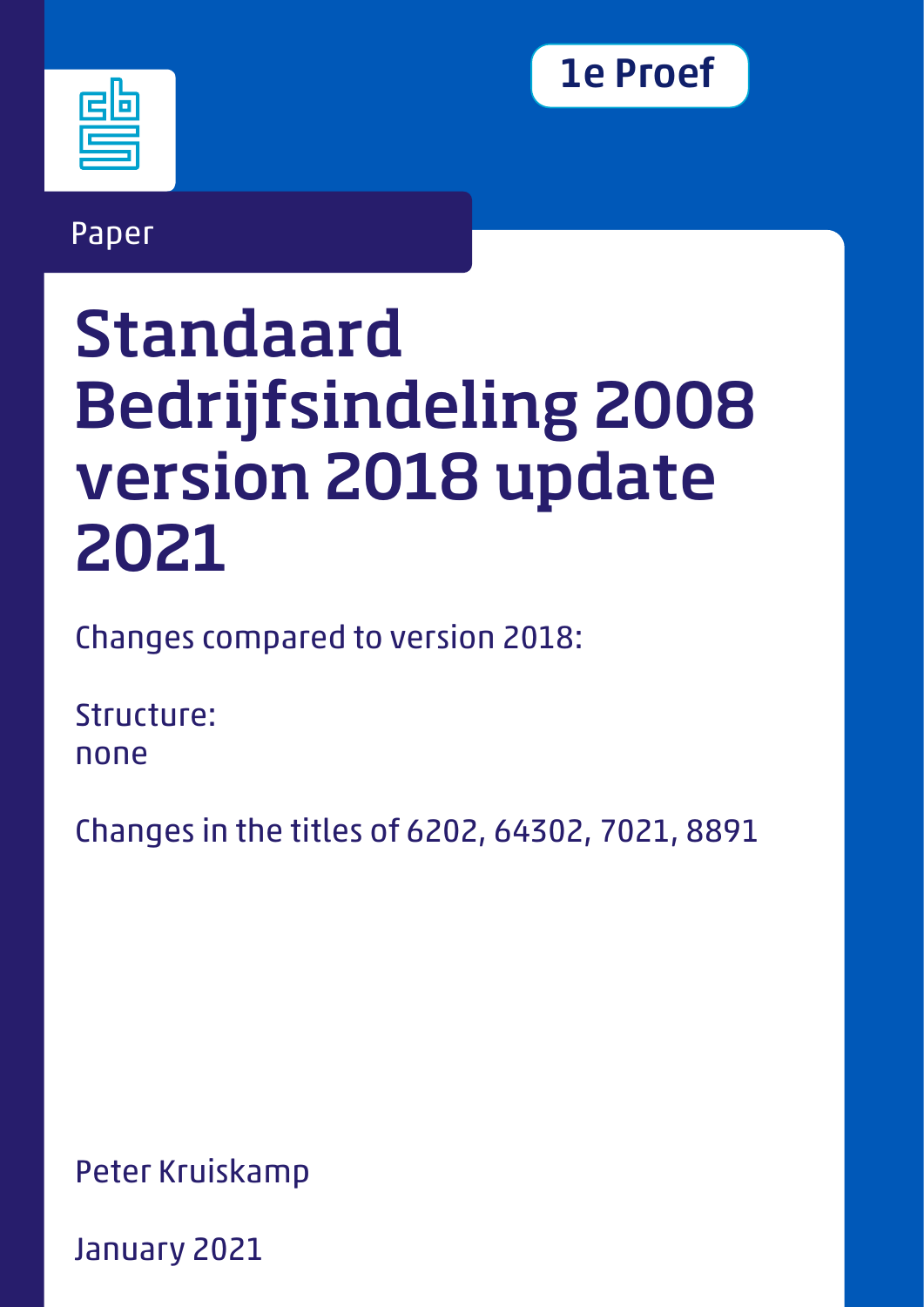### Code Title

#### A Agriculture, forestry and fishing

- *01 Agriculture and related service activities*
- 011 Growing of non-perennial crops
- 0111 Growing of cereals, leguminous crops and oil seeds
- 0113 Growing of vegetables, roots and tubers
- 01131 Growing of vegetables in open fields
- 01132 Greenhouse growing of vegetables
- 01133 Growing of mushrooms
- 01134 Growing of potatoes and other roots and tubers
- 0116 Growing of fibre crops
- 0119 Growing of other non-perennial crops
- 01191 Growing of cut flowers and ornamental shrubs in open fields
- 01192 Greenhouse growing of cut flowers and ornamental shrubs
- 01193 Growing of fodder plants
- 01199 Growing of other non-perennial crops n.e.c.\*
- 012 Growing of perennial crops
- 0121 Growing of grapes
- 0124 Growing of apples, pears, plums, cherries and other pome and stone fruits
- 01241 Growing of apples and pears
- 01242 Growing of stone fruits
- 0125 Growing of other tree and bush fruits and nuts
- 01251 Growing of strawberries in open fields
- 01252 Greenhouse growing of strawberries
- 01253 Growing of bush fruits in open fields (including other tree fruits and nuts)
- 01254 Greenhouse growing of bush fruits
- 0127 Growing of beverage crops
- 0128 Growing of spices, aromatic, drug and pharmaceutical crops
- 0129 Growing of other perennial crops
- 013 Growing of bulbs and plants trees for ornamental purposes
- 0130 Growing of bulbs and plants and trees for ornamental purposes
- 01301 Growing of flower bulbs
- 01302 Growing of bedding plants in open fields
- 01303 Greenhouse growing of bedding plants
- 01304 Greenhouse growing of pot plants
- 01305 Growing of arboricultural crops in open fields
- 01309 Growing of other plants for ornamental purposes in open fields
- 014 Animal production
- 0141 Raising of dairy cattle
- 01411 Farming of dairy cattle
- 01412 Rearing of young cattle for dairy farming
- 0142 Raising of other cattle (no dairy cattle)
- 01421 Farming of beef calves
- 01422 Farming of other cattle for meat and of suckler cows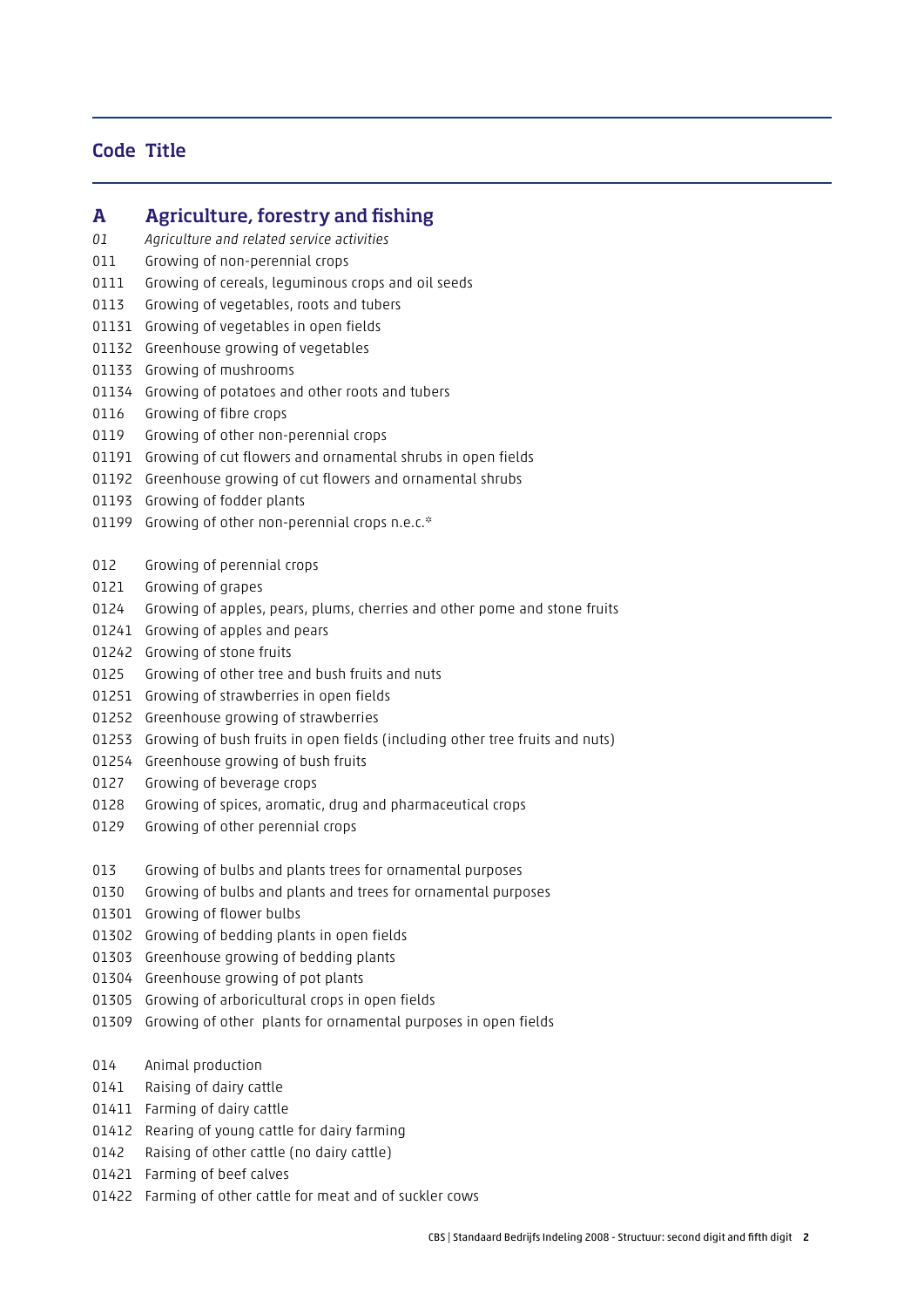- 0143 Farming of horses and donkeys
- 0145 Raising of sheep and goats
- 01451 Raising of sheep
- 01452 Raising of goats
- 0146 Raising of swine
- 01461 Breeding pig farms and pig breeding establishments
- 01462 Fattening pig farms
- 01463 Closed and semi-closed pig farms
- 0147 Rearing and/or keeping poultry
- 01471 Rearing and/or keeping egg-laying hens
- 01472 Rearing and/or keeping broiler chickens
- 01473 Rearing and/or keeping breeders for egg-laying hens and broiler chickens
- 01479 Rearing and/or keeping other poultry
- 0149 Raising of other animals
- 01491 Raising of fur animals
- 01499 Raising of other animals n.e.c.\*
- 015 Mixed farming
- 0150 Mixed farming
- 016 Support activities for agriculture and post-harvest crop activities
- 0161 Support activities for crop production
- 0162 Support activities for animal production
- 0163 Post-harvest crop activities
- 0164 Seed processing for propagation
- 017 Hunting
- 0170 Hunting
- *02 Forestry and logging*
- 021 Silviculture
- 0210 Silviculture
- 022 Logging
- 0220 Logging
- 024 Support activities to forestry
- 0240 Support activities to forestry
- *03 Fishing and aquaculture*
- 031 Fishing
- 0311 Marine fishing
- 0312 Freshwater fishing
- 032 Aquaculture
- 0321 Marine aquaculture
- 0322 Freshwater aquaculture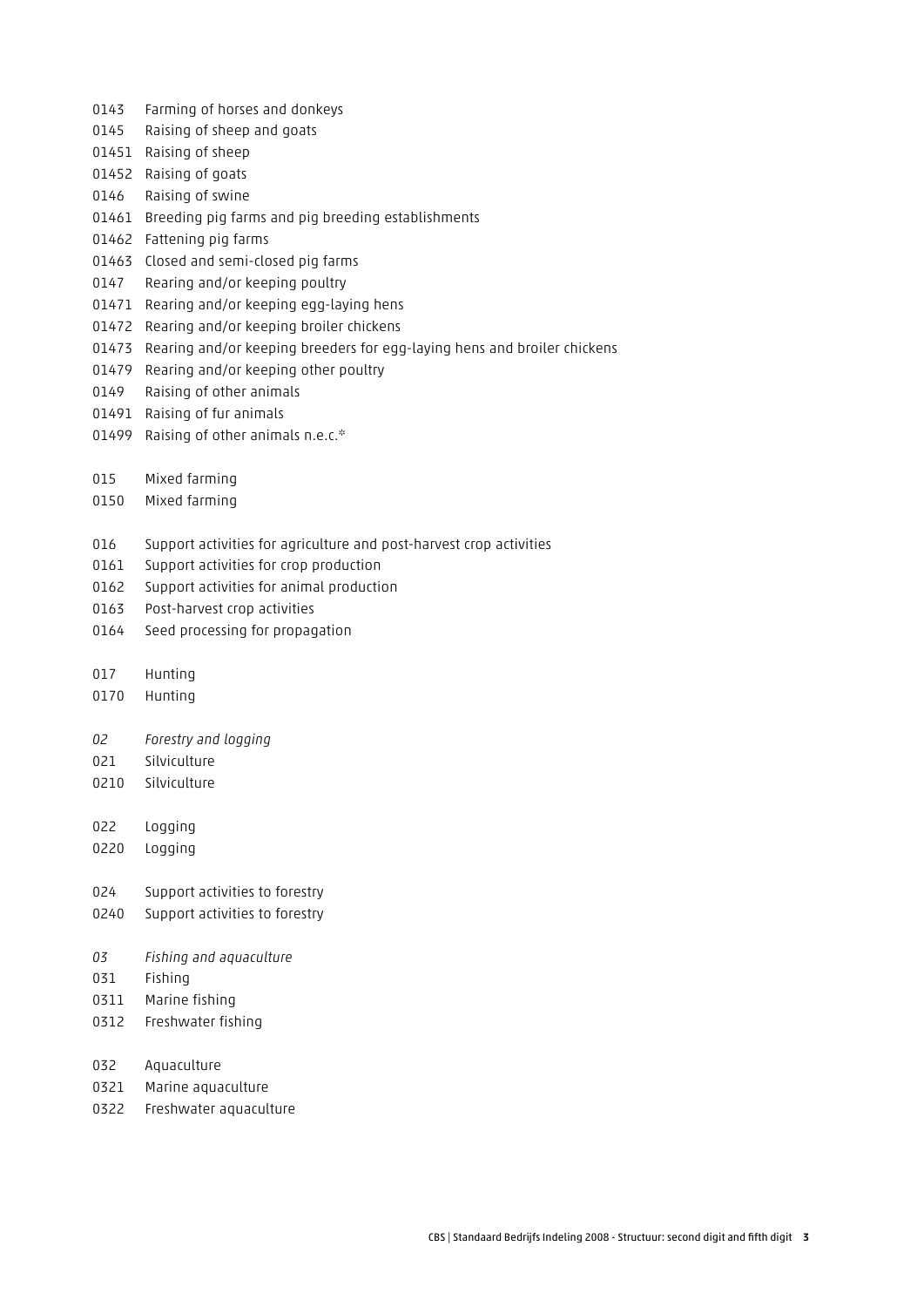#### B Mining and quarrying

- *06 Extraction of crude petroleum and natural gas*
- 061 Extraction of crude petroleum
- 0610 Extraction of crude petroleum
- 062 Extraction of natural gas
- 0620 Extraction of natural gas
- *08 Mining and quarrying (no oil and gas)*
- 081 Mining of stone, sand and clay
- 0812 Mining of sand, gravel and clay
- 089 Other mining and quarrying
- 0892 Extraction of peat
- 0893 Extraction of salt
- 0899 Other mining and quarrying n.e.c.\*
- *09 Mining support activities*
- 091 Support activities for petroleum and natural gas extraction
- 0910 Support activities for petroleum and natural gas extraction
- 099 Support activities for other mining and quarrying
- 0990 Support activities for other mining and quarrying

#### C Manufacturing

- *10 Manufacture of food products*
- 101 Slaughterhouses and processing of meat
- 1011 Slaughterhouses (no poultry)
- 1012 Slaughterhouses (poultry)
- 1013 Processing of meat (no prepared dishes)
- 102 Processing of fish
- 1020 Processing of fish
- 103 Processing of potatoes, vegetables and fruit
- 1031 Processing of potatoes
- 1032 Manufacture of fruit and vegetable juice
- 1039 Processing of vegetables and fruit (no juice)
- 104 Manufacture of vegetable and animal oils and fats
- 1041 Manufacture of vegetable and animal oils and fats (no margarine and other edible fats)
- 1042 Manufacture of margarine and similar edible fats
- 105 Manufacture of dairy products
- 1051 Manufacture of dairy products (no ice cream)
- 1052 Manufacture of ice cream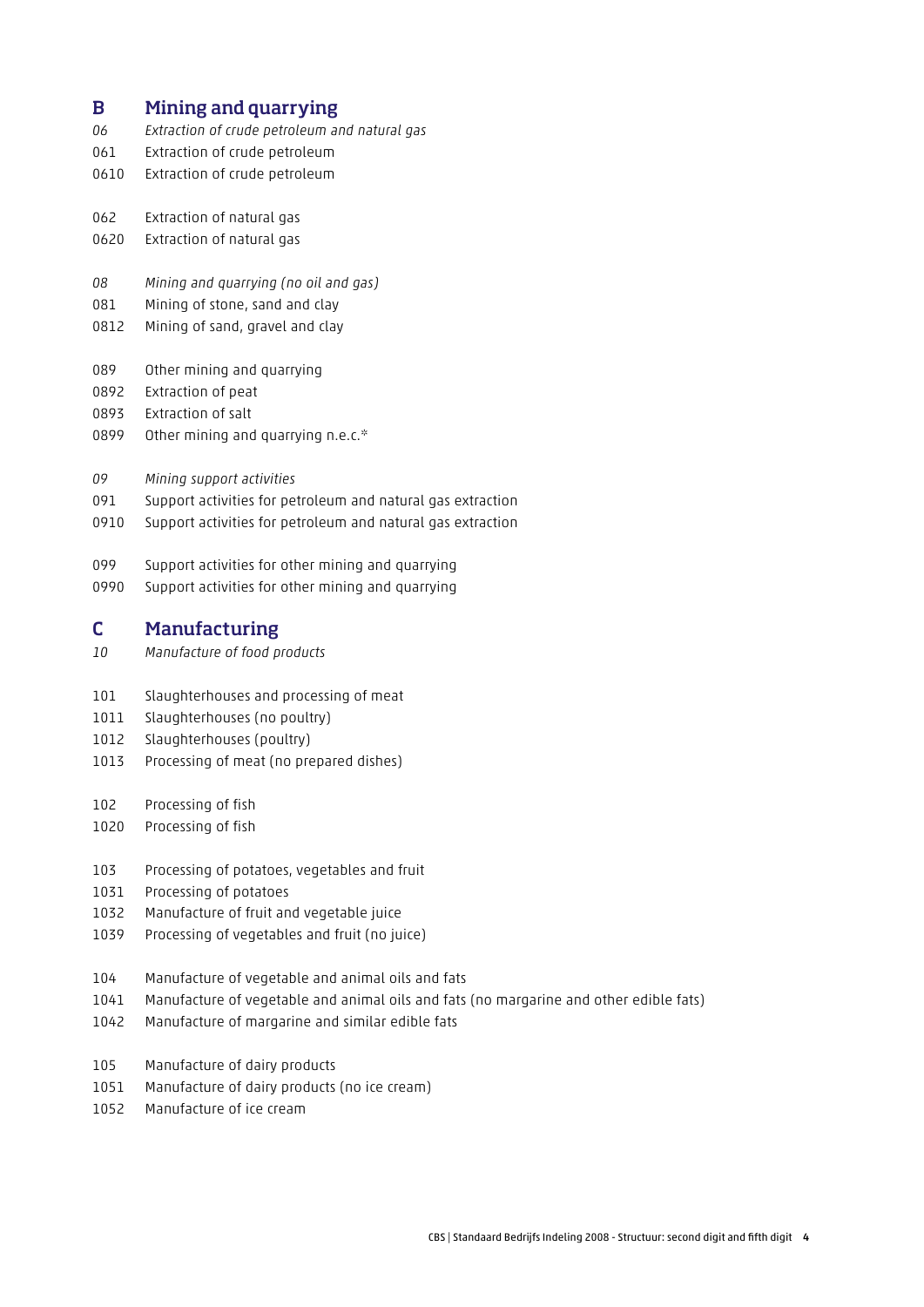- 106 Manufacture of grain mill products, starches and starch products
- 1061 Manufacture of grain mill products
- 1062 Manufacture of starches and starch products
- 107 Manufacture of bakery, pastry and farinaceous products
- 1071 Manufacture of bread and fresh pastry
- 1072 Manufacture of rusks and biscuits and of other preserved pastry
- 1073 Manufacture of farinaceous products
- 108 Manufacture of other food products
- 1081 Manufacture of sugar
- 1082 Processing of cocoa and manufacture of chocolate and sugar confectionery
- 10821 Processing of cocoa
- 10822 Manufacture of chocolate and sugar confectionery
- 1083 Processing of tea and coffee
- 1084 Manufacture of spices, sauces and food grade salt
- 1085 Manufacture of prepared meals and snacks
- 1086 Manufacture of homogenised food preparations and dietetic food
- 1089 Manufacture of other food products n.e.c.\*
- 109 Manufacture of prepared animal foods
- 1091 Manufacture of foods for farm animals
- 1092 Manufacture of prepared pet foods
- *11 Manufacture of beverages*
- 110 Manufacture of beverages
- 1101 Distilling, rectifying and blending of spirits
- 1102 Manufacture of wine from grape
- 1103 Manufacture of cider and other fruit wines
- 1104 Manufacture of other non-distilled fermented beverages
- 1105 Manufacture of beer
- 1106 Manufacture of malt
- 1107 Manufacture of soft drinks; production of mineral waters and other bottled waters
- *12 Manufacture of tobacco products*
- 120 Manufacture of tobacco products
- 1200 Manufacture of tobacco products
- *13 Manufacture of textiles*
- 131 Preparation and spinning of textile fibres
- 1310 Preparation and spinning of textile fibres
- 132 Weaving of textiles
- 1320 Weaving of textiles
- 133 Finishing of textiles
- 1330 Finishing of textiles
- 139 Manufacture of other textiles
- 1391 Manufacture of knitted and crocheted fabrics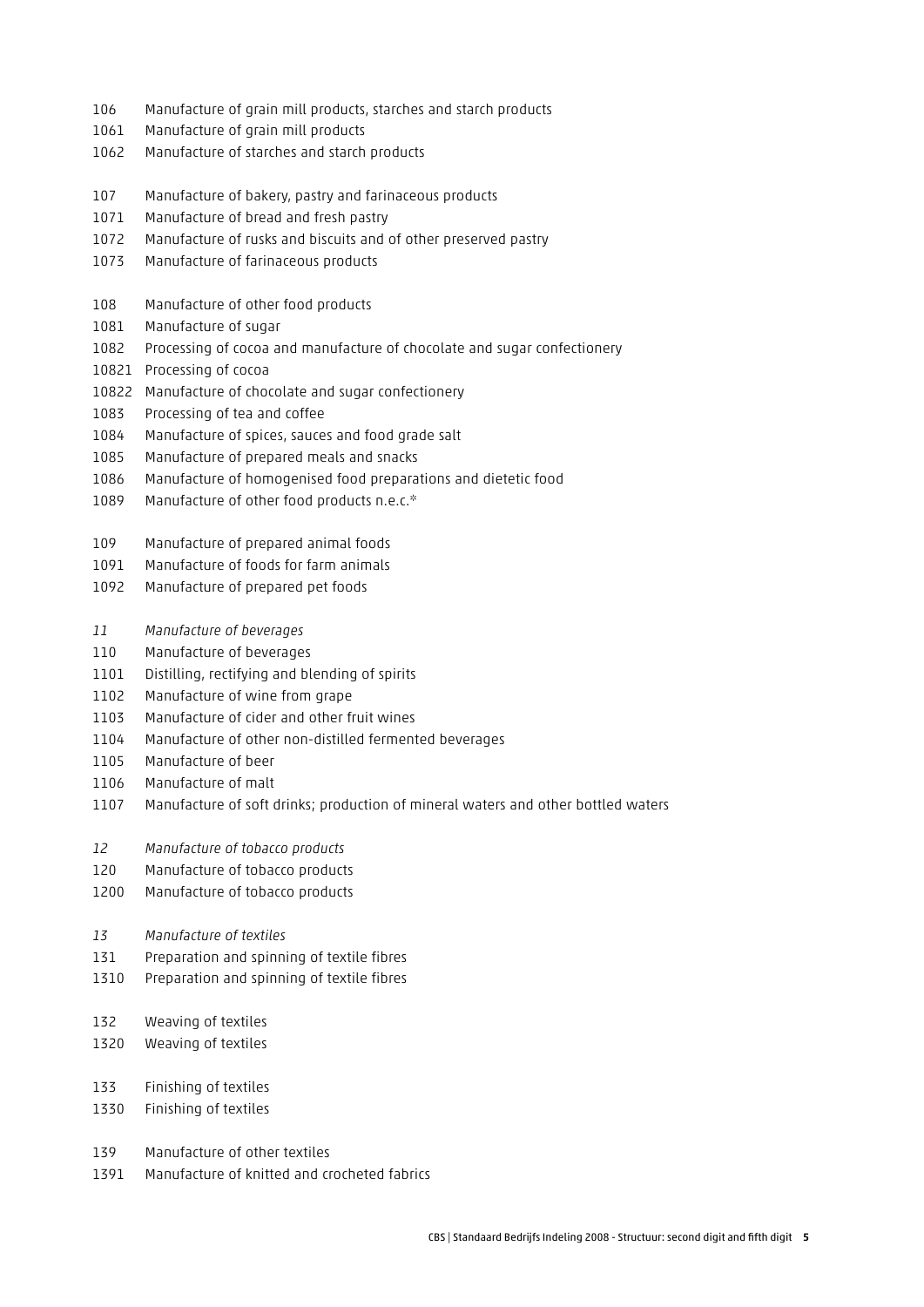- 1392 Manufacture of made-up textile articles, except apparel
- 1393 Manufacture of carpets and rugs
- 1394 Manufacture of cordage, rope, twine and netting
- 1395 Manufacture of non-wovens and articles made from non-wovens, except apparel
- 1396 Manufacture of technical and industrial textiles
- 1399 Manufacture of other textiles n.e.c.\*
- *14 Manufacture of wearing apparel*
- 141 Manufacture of wearing apparel, except fur apparel
- 1411 Manufacture of leather clothes
- 1412 Manufacture of work wear
- 1413 Manufacture of other outerwear
- 1414 Manufacture of underwear
- 1419 Manufacture of babies' garments and sports clothing and clothing accessories
- 142 Manufacture of articles of fur
- 1420 Manufacture of articles of fur
- 143 Manufacture of knitted and crocheted apparel
- 1431 Manufacture of knitted and crocheted hosiery
- 1439 Manufacture of knitted and crocheted apparel (no hosiery)
- *15 Manufacture of leather, products of leather and footwear*
- 151 Tanning and dressing of leather; manufacture of luggage, handbags, saddlery and harness; dressing
- 1511 Tanning and dressing of leather; dressing and dyeing of fur
- 1512 Manufacture of luggage, handbags and the like, saddlery and harness
- 152 Manufacture of footwear
- 1520 Manufacture of footwear
- *16 Manufacture of wood and of products of wood and cork, except furniture; manufacture of articles of straw and plaiting materials*
- 161 Sawmilling and planing of wood
- 1610 Sawmilling and planing of wood, impregnation of wood
- 16101 Sawmilling and planing of wood
- 16102 mpregnation of wood
- 162 Manufacture of products of wood, cork, straw and plaiting materials
- 1621 Manufacture of veneer sheets and wood-based panels
- 1622 Manufacture of panels for parquet floors
- 1623 Manufacture of other builders' carpentry and joinery
- 16231 Manufacturing of wooden doors, windows and frames
- 16239 Manufacturing of other builders' carpentry (no windows, doors and frames)
- 1624 Manufacture of wooden containers
- 1629 Manufacture of other products of wood; manufacture of articles of cork, straw and plaiting materials (no furniture)
- *17 Manufacture of paper and paper products*
- 171 Manufacture of pulp, paper and paperboard
- 1711 Manufacture of pulp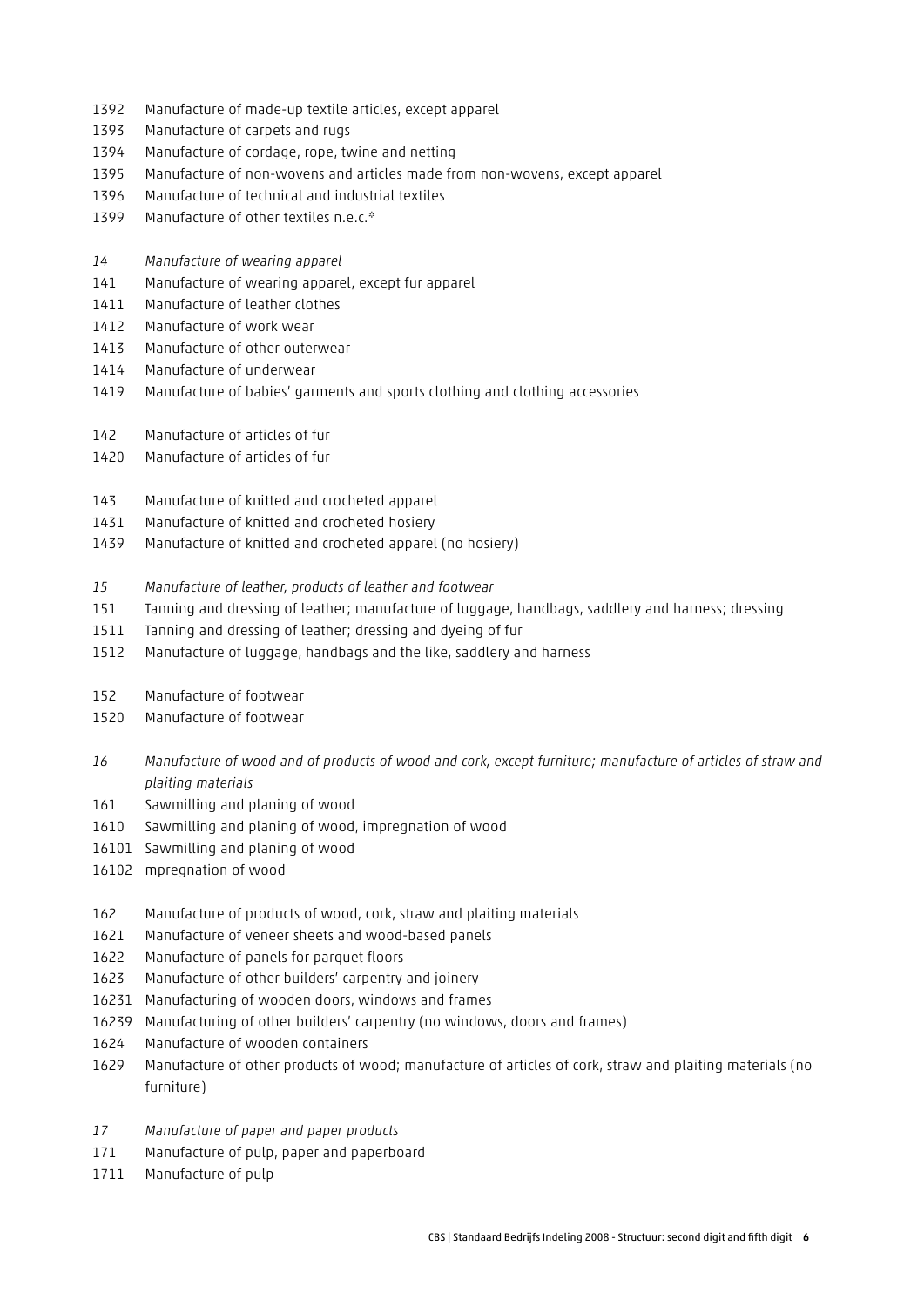- 1712 Manufacture of paper and paperboard
- 17121 Manufacturing of printing paper and paperboard
- 17122 Manufacturing of paper and paperboard for packaging purposes
- 17129 Manufacturing of paper and paperboard (not for printing or packaging)
- 172 Manufacture of articles of paper and paperboard
- 1721 Manufacture of corrugated paper and paperboard and of containers of paper and paperboard
- 17211 Manufacturing of containers of paper and paperboard
- 17212 Manufacturing of corrugated paper and paperboard
- 1722 Manufacture of household and sanitary articles of paper
- 1723 Manufacture of paper stationery
- 1724 Manufacture of wallpaper
- 1729 Manufacture of other articles of paper and paperboard
- *18 Printing and reproduction of recorded media*
- 181 Printing and service activities related to printing
- 1811 Printing of newspapers
- 1812 Other printing
- 18121 Printing of books
- 18122 Printing of magazines
- 18123 Printing of advertising
- 18124 Printing of packing
- 18125 Printing of forms
- 18129 Other printing n.e.c.\*
- 1813 Prepress- and premedia activities
- 1814 Graphic finishing and other activities related to printing
- 182 Reproduction of recorded media
- 1820 Reproduction of recorded media
- *19 Manufacture of coke and refined petroleum products*
- 191 Manufacture of coke oven products
- 1910 Manufacture of coke oven products
- 192 Manufacture of refined petroleum products
- 1920 Manufacture of refined petroleum products
- 19201 Refining of petroleum
- 19202 Processing of petroleum (no refining)
- *20 Manufacture of chemicals and chemical products*
- 201 Manufacture of basic chemicals, fertilisers and nitrogen compounds, plastics and synthetic rubber in primary forms
- 2011 Manufacture of industrial gases
- 2012 Manufacture of dyes and pigments
- 2013 Manufacture of other inorganic basic chemicals
- 2014 Manufacture of other organic basic chemicals
- 20141 Manufacture of petrochemical products
- 20149 Manufacture of other organic basic chemicals (no petrochemical products)
- 2015 Manufacture of fertilisers and nitrogen compounds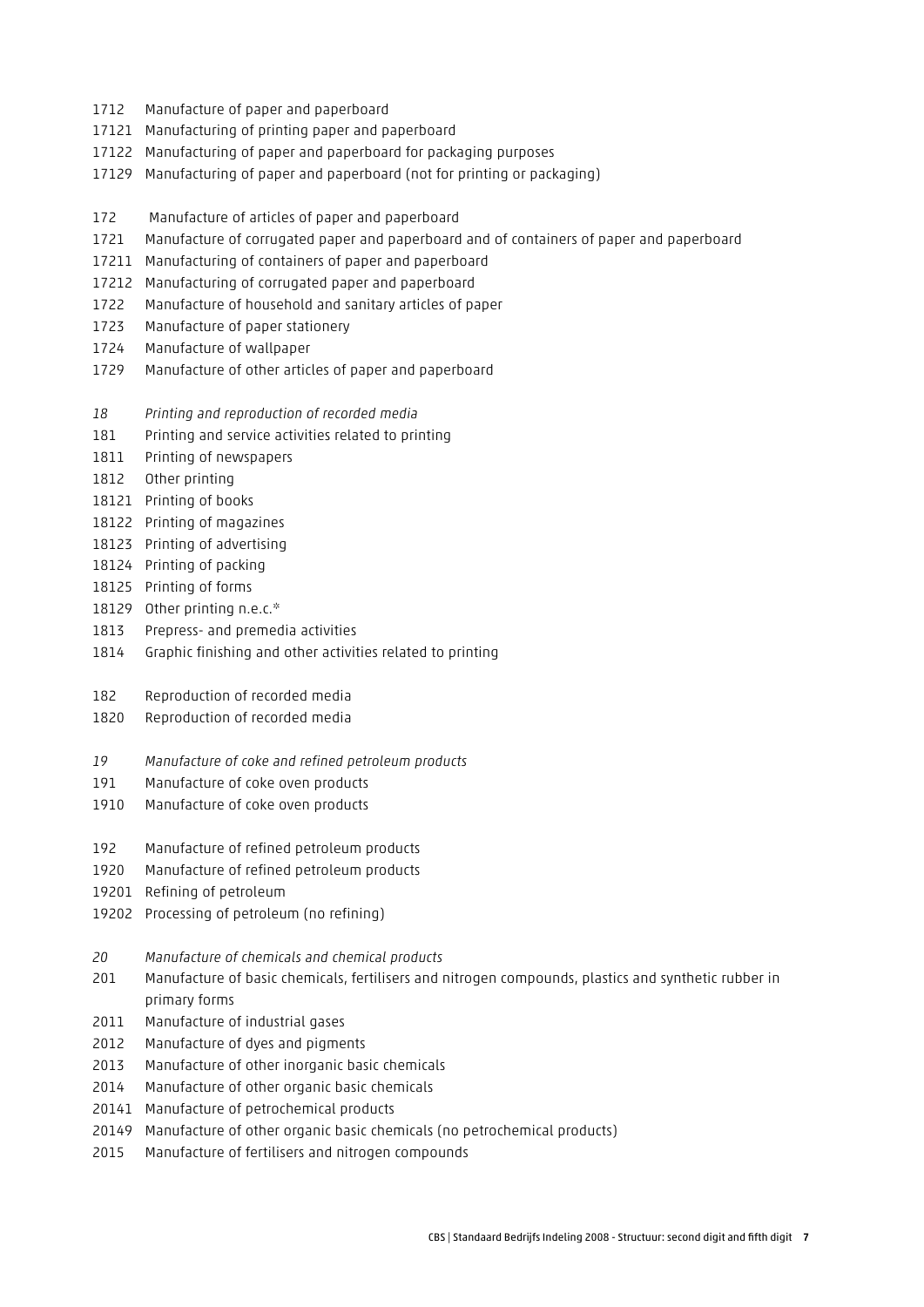- 2016 Manufacture of plastics in primary forms
- 2017 Manufacture of synthetic rubber in primary forms
- 202 Manufacture of pesticides and other agrochemical products
- 2020 Manufacture of pesticides and other agrochemical products
- 203 Manufacture of paints, varnishes and similar coatings, printing ink and mastics
- 2030 Manufacture of paints, varnishes and similar coatings, printing ink and mastics
- 204 Manufacture of soap and detergents, cleaners, perfumes and toilet preparations
- 2041 Manufacture of soap, detergents and cleaners
- 2042 Manufacture of perfumes and cosmetics
- 205 Manufacture of other chemical products
- 2051 Manufacture of powder and explosives and of matches
- 2052 Manufacture of glues
- 2053 Manufacture of essential oils
- 2059 Manufacture of other chemical products n.e.c.\*
- 206 Manufacture of man-made fibres
- 2060 Manufacture of man-made fibres
- *21 Manufacture of basic pharmaceutical products and pharmaceutical preparations*
- 211 Manufacture of basic pharmaceutical products
- 2110 Manufacture of basic pharmaceutical products
- 212 Manufacture of pharmaceutical preparations
- 2120 Manufacture of pharmaceutical preparations
- *22 Manufacture of rubber and plastic products*
- 221 Manufacture of rubber products
- 2211 Manufacture of rubber tyres and tubes; rethreading of rubber tyres
- 2219 Manufacture of rubber products (no tires)
- 222 Manufacture of plastics products
- 2221 Manufacture of plastic plates, sheets, tubes and profiles
- 2222 Manufacture of plastic packing goods
- 2223 Manufacture of builders' ware of plastic
- 2229 Manufacture of other plastic products
- *23 Manufacture of other non-metallic mineral products*
- 231 Manufacture of glass and glass products
- 2311 Manufacture of flat glass
- 2312 Shaping and processing of flat glass
- 2313 Manufacture of hollow glass
- 2314 Manufacture of glass fibres
- 2319 Manufacture and processing of other glass, including technical glassware
- 232 Manufacture of refractory products
- 2320 Manufacture of refractory products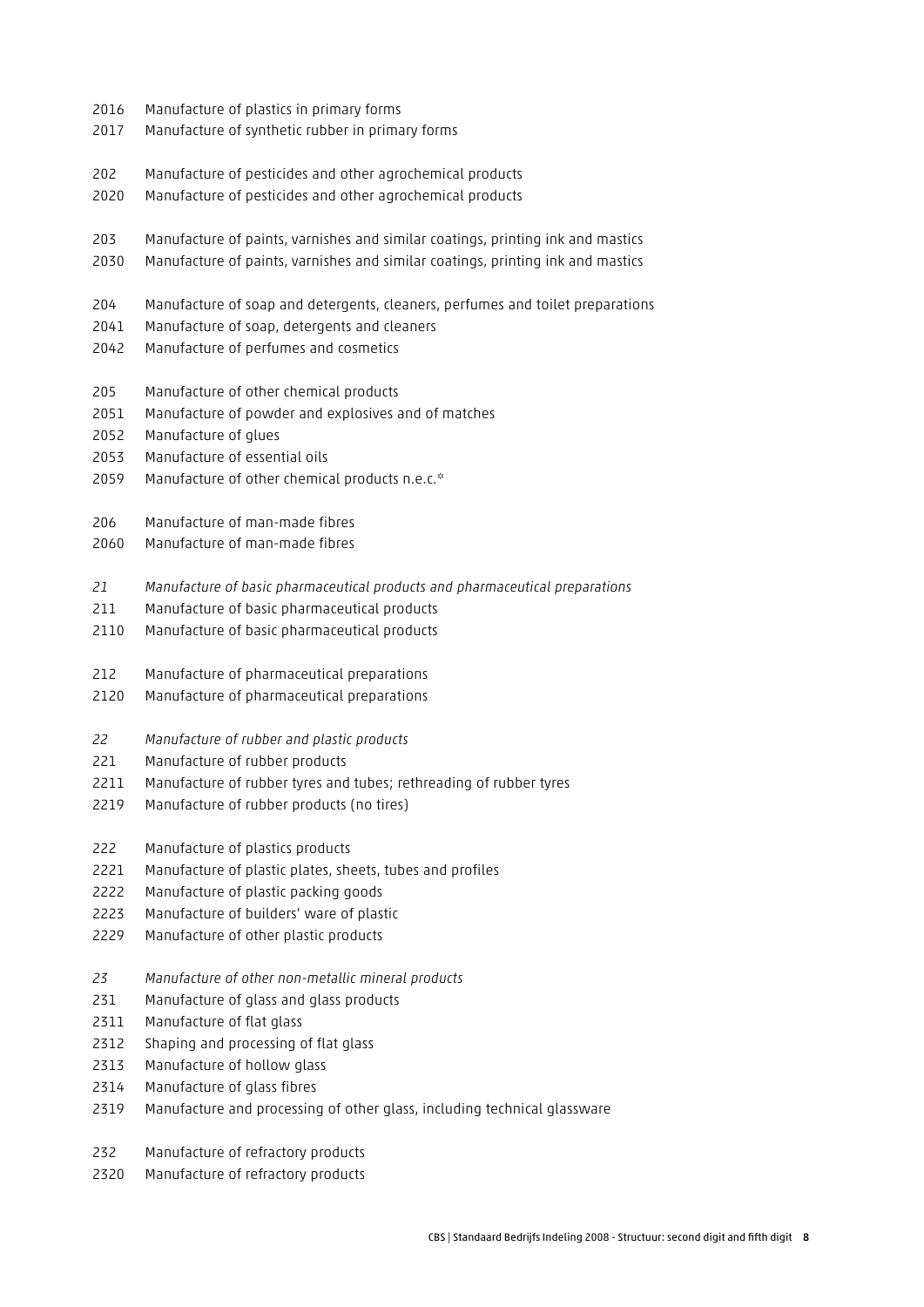- 233 Manufacture of clay building materials
- 2331 Manufacture of ceramic tiles and flags
- 2332 Manufacture of ceramic building products (no tiles and flags)
- 234 Manufacture of other porcelain and ceramic products
- 2341 Manufacture of ceramic household and ornamental articles
- 2342 Manufacture of ceramic sanitary fixtures
- 2343 Manufacture of ceramic insulators and insulating fittings
- 2344 Manufacture of other technical ceramic products
- 2349 Manufacture of other ceramic products n.e.c.\*
- 235 Manufacture of cement, lime and plaster
- 2351 Manufacture of cement
- 2352 Manufacture of lime and plaster
- 236 Manufacture of articles of concrete, cement and plaster
- 2361 Manufacture of products for construction purposes made of concrete, sand-lime and cellular concrete
- 23611 Manufacturing of concrete products for construction
- 23612 Manufacturing of products for construction purposes made of sand-lime and cellular concrete
- 2362 Manufacture of plaster products for construction purposes
- 2363 Manufacture of ready-mixed concrete
- 2364 Manufacture of mortars
- 2365 Manufacture of products of fibre cement
- 2369 Manufacture of other articles of concrete, plaster and cement
- 237 Stone dressing
- 2370 Stone dressing
- 239 Manufacture of abrasive products and non-metallic mineral products n.e.c.\*
- 2391 Manufacture of abrasive products
- 2399 Manufacture of other non-metallic mineral products (no abrasive products)
- *24 Manufacture of basic metals*
- 241 Manufacture of basic iron and steel and of ferro-alloys
- 2410 Manufacture of basic iron and steel and of ferro-alloys
- 242 Manufacture of tubes, pipes, hollow profiles and related fittings of steel
- 2420 Manufacture of tubes, pipes, hollow profiles and related fittings of steel
- 243 Other first processing of steel
- 2431 Cold drawing of bars
- 2432 Cold rolling of narrow strip
- 2433 Cold forming and folding
- 2434 Cold drawing of wire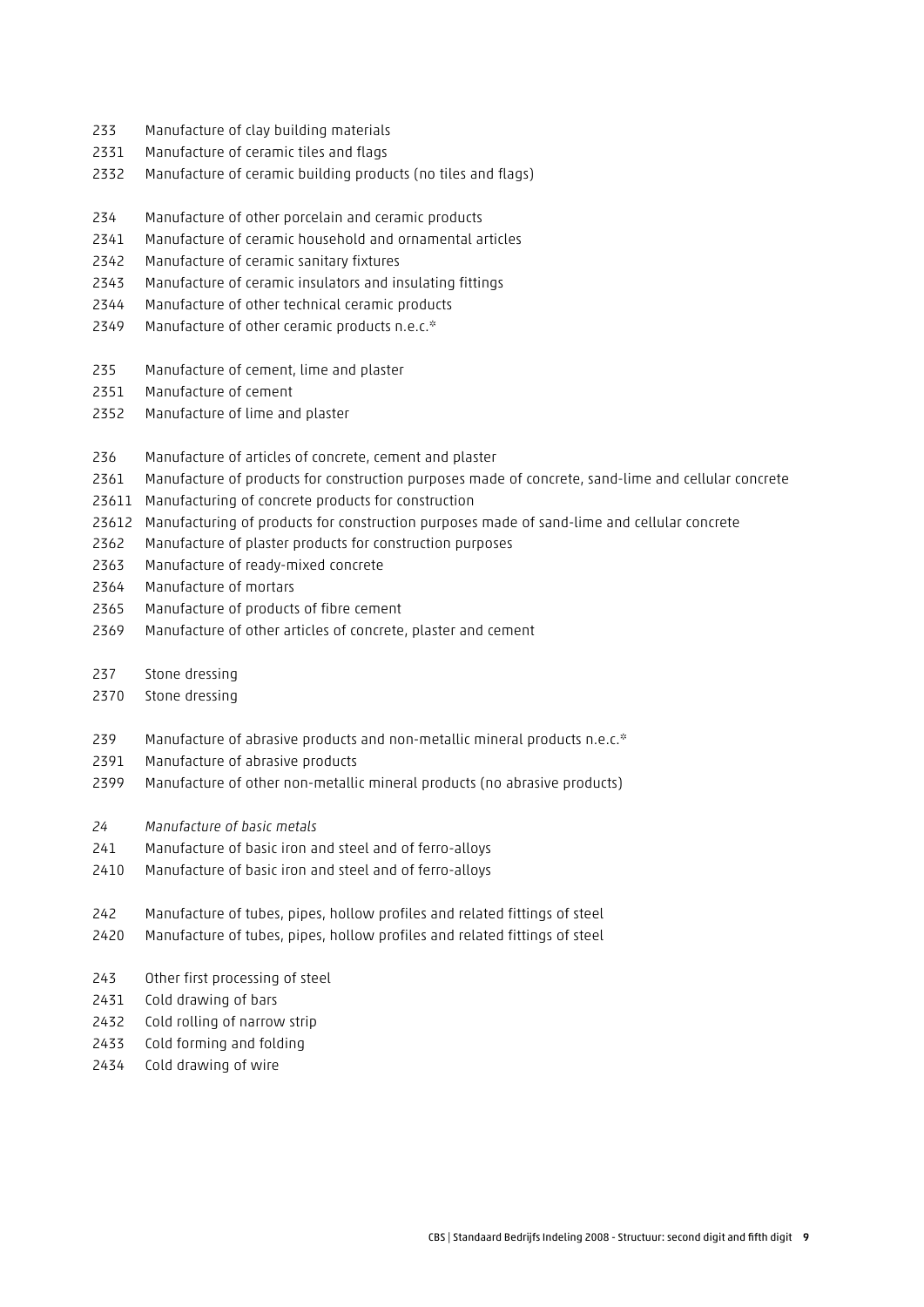- 244 Manufacture of basic precious and other non-ferrous metals
- 2441 Manufacture of precious metals
- 2442 Aluminium production
- 2443 Lead, zinc and tin production
- 2444 Copper production
- 2445 Other non-ferrous metal production
- 2446 Smelting and refining of uranium
- 245 Casting of metals
- 2451 Casting of iron
- 2452 Casting of steel
- 2453 Casting of light metals
- 2454 Casting of other non-ferrous metals
- *25 Manufacture of fabricated metal products, except machinery and equipment*
- 251 Manufacture of structural metal products
- 2511 Manufacture of metal structures and parts of structures
- 2512 Manufacture of metal doors, windows and their frames
- 252 Manufacture of reservoirs of metal and of boilers and radiators for central heating
- 2521 Manufacture of boilers and radiators for central heating
- 2529 Manufacture of metal tanks and reservoirs
- 253 Manufacture of steam generators, except central heating hot water boilers
- 2530 Manufacture of steam generators, except central heating hot water boilers
- 254 Manufacture of weapons and ammunition
- 2540 Manufacture of weapons and ammunition
- 255 Forging, pressing, stamping and roll-forming of metal; powder metallurgy
- 2550 Forging, pressing, stamping and roll-forming of metal; powder metallurgy
- 256 Treatment and coating of metals; machining
- 2561 Treatment and coating of metals
- 2562 Machining
- 257 Manufacture of cutlery, tools and general hardware
- 2571 Manufacture of cutlery
- 2572 Manufacture of locks and hinges
- 2573 Manufacture of tools
- 259 Manufacture of other fabricated metal products
- 2591 Manufacture of steel drums and similar containers
- 2592 Manufacture of light metal packaging
- 2593 Manufacture of wire products, chain and springs
- 2594 Manufacture of fasteners and screw machine products
- 2599 Manufacture of other fabricated metal products n.e.c.\*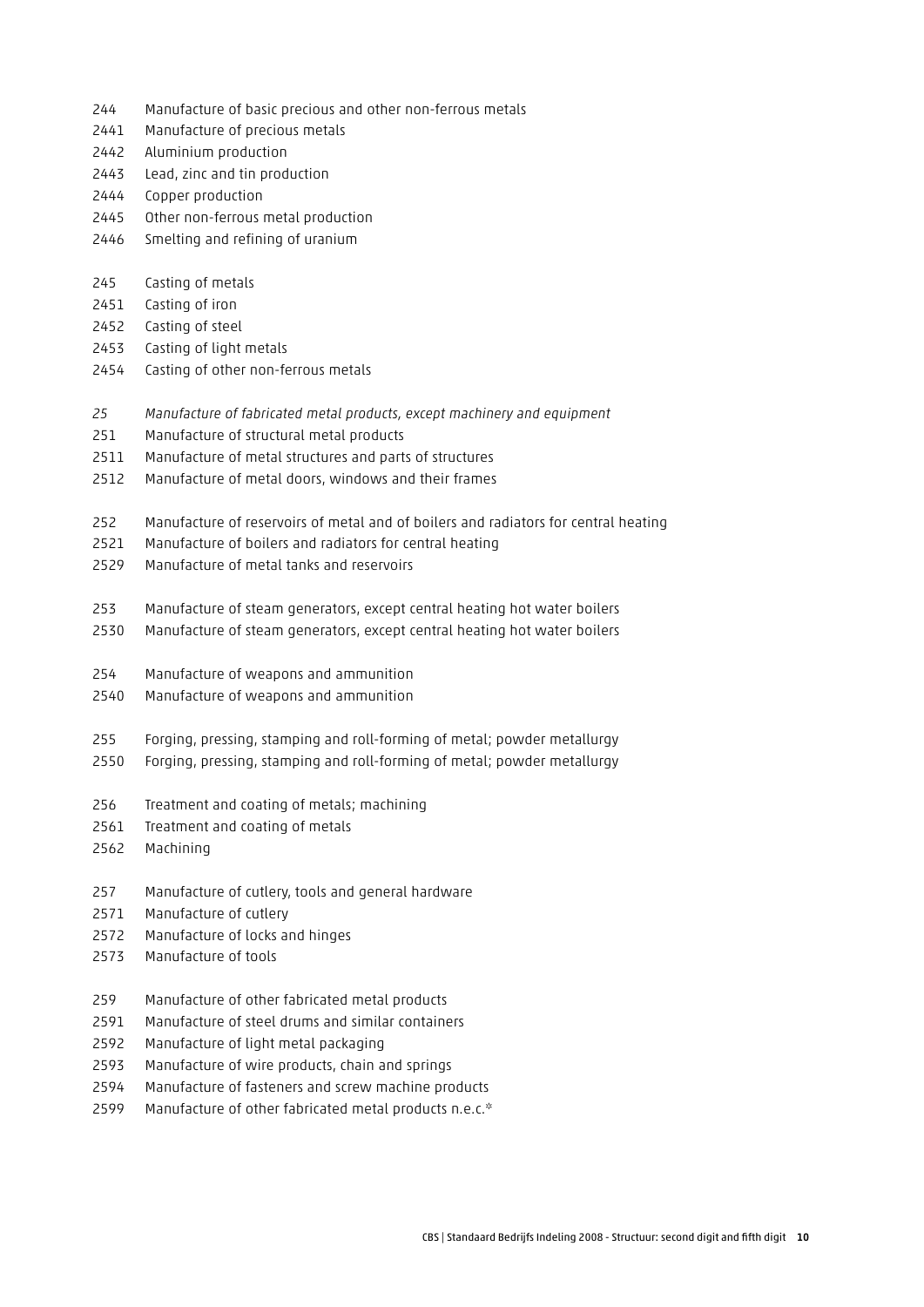- *26 Manufacture of computers, electronic and optical products*
- 261 Manufacture of electronic components and boards
- 2611 Manufacture of electronic components
- 2612 Manufacture of loaded electronic boards
- 262 Manufacture of computers and peripheral equipment
- 2620 Manufacture of computers and peripheral equipment
- 263 Manufacture of communication equipment
- 2630 Manufacture of communication equipment
- 264 Manufacture of consumer electronics
- 2640 Manufacture of consumer electronics
- 265 Manufacture of instruments for measuring, testing and navigation; watches and clocks
- 2651 Manufacture of instruments for measuring, testing, navigation and controlling
- 2652 Manufacture of watches and clocks
- 266 Manufacture of irradiation, electromedical and electrotherapeutic equipment
- 2660 Manufacture of irradiation, electromedical and electrotherapeutic equipment
- 267 Manufacture of optical instruments and photographic equipment
- 2670 Manufacture of optical instruments and photographic equipment
- 268 Manufacture of magnetic and optical media
- 2680 Manufacture of magnetic and optical media

#### *27 Manufacture of electrical equipment*

- 271 Manufacture of electric motors, generators, transformers and electricity distribution and control apparatus
- 2711 Manufacture of electric motors, generators and transformers
- 2712 Manufacture of electricity distribution and control apparatus
- 272 Manufacture of batteries and accumulators
- 2720 Manufacture of batteries and accumulators
- 273 Manufacture of wiring and wiring devices
- 2731 Manufacture of fibre optic cables
- 2732 Manufacture of other electronic and electric wires and cables
- 2733 Manufacture of wiring devices
- 274 Manufacture of electric lighting equipment
- 2740 Manufacture of electric lighting equipment
- 275 Manufacture of domestic appliances
- 2751 Manufacture of electric domestic appliances
- 2752 Manufacture of non-electric domestic appliances
- 279 Manufacture of other electrical equipment
- 2790 Manufacture of other electrical equipment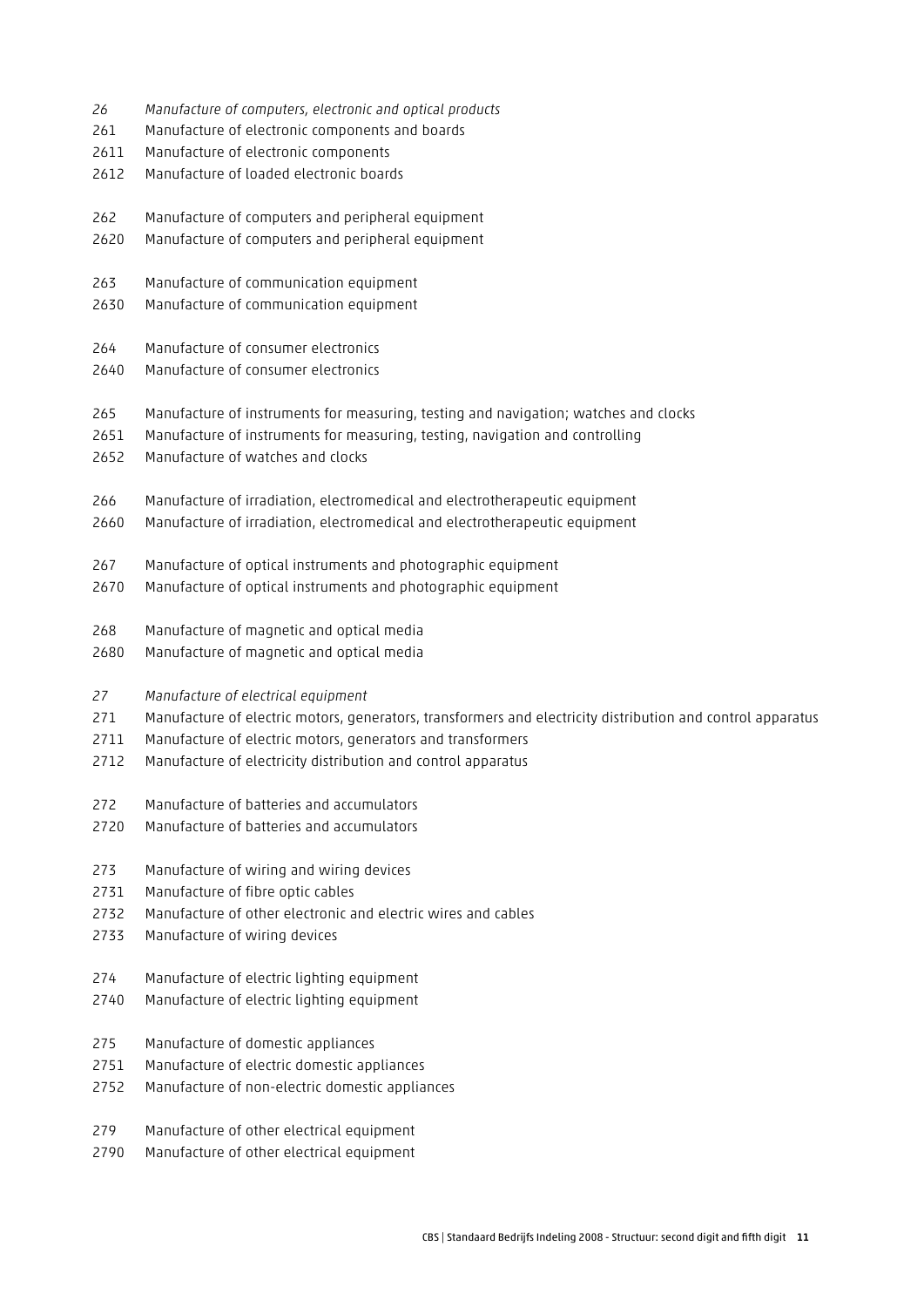- *28 Manufacture of machinery and equipment n.e.c.\**
- 281 Manufacture of engines, turbines, pumps, compressors, taps, valves and driving elements
- 2811 Manufacture of engines and turbines, not for aircraft, vehicles and cycles
- 2812 Manufacture of fluid power equipment
- 2813 Manufacture of non-hydraulic pumps and compressors
- 2814 Manufacture of other taps and valves
- 2815 Manufacture of gears, bearings and other driving elements
- 282 Manufacture of other general-purpose machinery
- 2821 Manufacture of industrial ovens and furnace burners
- 2822 Manufacture of lifting and handling equipment
- 2823 Manufacture of office machinery and equipment (except computers and peripheral equipment)
- 2824 Manufacture of pneumatic and electrical hand tools
- 2825 Manufacture of non-domestic cooling and ventilation equipment
- 2829 Manufacture of other general-purpose machinery and equipment n.e.c.\*
- 283 Manufacture of agricultural and forestry machinery
- 2830 Manufacture of agricultural and forestry machinery
- 284 Manufacture of machine tools
- 2841 Manufacture of metal forming machine tools
- 2849 Manufacture of machine tools not for metal forming
- 289 Manufacture of other special-purpose machinery
- 2891 Manufacture of machinery for metallurgy
- 2892 Manufacture of machinery for construction and mining
- 2893 Manufacture of machinery for food and beverage processing
- 2894 Manufacture of machinery for textile, apparel and leather production
- 2895 Manufacture of machinery for paper and paperboard production
- 2896 Manufacture of plastics and rubber machinery
- 2899 Manufacture of other special-purpose machinery and equipment n.e.c.\*
- *29 Manufacture of motor vehicles, trailers and semi-trailers*
- 291 Manufacture of motor vehicles
- 2910 Manufacture of motor vehicles
- 292 Manufacture of bodies (coachwork) for motor vehicles; manufacture of trailers and semi-trailers
- 2920 Manufacture of bodies (coachwork) for motor vehicles; manufacture of trailers and semi-trailers
- 29201 Manufacturing of bodies (coachwork) for motor vehicles
- 29202 Manufacturing of and trailers and semi-trailers
- 293 Manufacture of parts and accessories for motor vehicles
- 2931 Manufacture of electrical and electronic parts and accessories for motor vehicles
- 2932 Manufacture of non-electrical and non-electronic parts and accessories for motor vehicles
- *30 Manufacture of other transport equipment*
- 301 Building of ships and boats
- 3011 Building of ships and floating structures (no pleasure boats)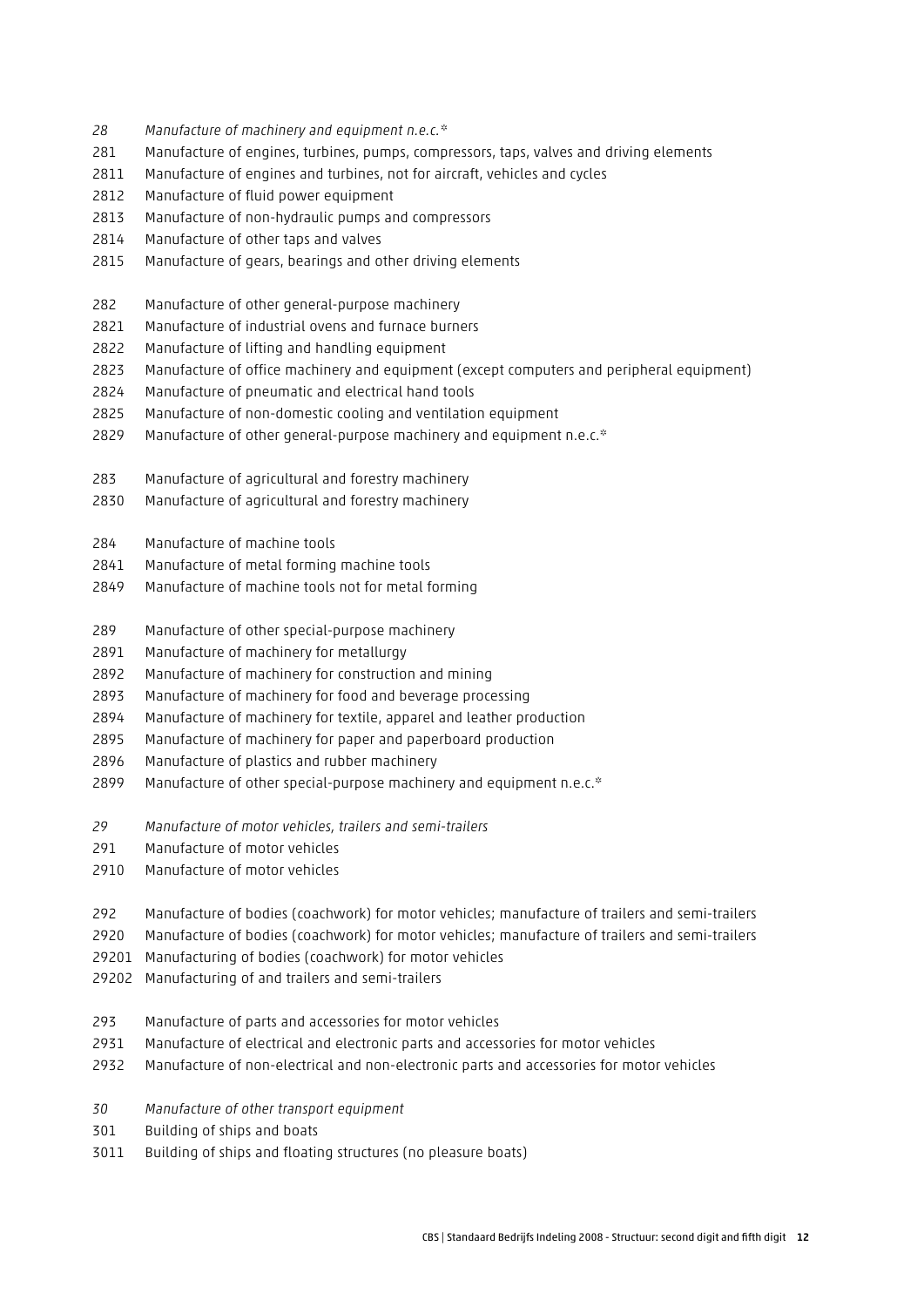| 3012  | Building of pleasure and sporting boats                                  |
|-------|--------------------------------------------------------------------------|
| 302   | Manufacture of railway rolling stock                                     |
| 3020  | Manufacture of railway rolling stock                                     |
| 303   | Manufacture of aircraft                                                  |
| 3030  | Manufacture of aircraft                                                  |
| 304   | Manufacture of military fighting vehicles                                |
| 3040  | Manufacture of military fighting vehicles                                |
| 309   | Manufacture of transport equipment n.e.c.*                               |
| 3091  | Manufacture of motorcycles and mopeds                                    |
| 3092  | Manufacture of bicycles and invalid carriages                            |
| 3099  | Manufacture of other transport equipment n.e.c.*                         |
| 31    | Manufacture of furniture                                                 |
| 310   | Manufacture of furniture                                                 |
| 3101  | Interior construction and manufacture of business furniture              |
| 31011 | Interior construction                                                    |
| 31012 | Manufacturing of business furniture                                      |
| 3102  | Manufacture of kitchen furniture                                         |
| 3103  | Manufacture of mattresses                                                |
| 3109  | Manufacture of other furniture                                           |
| 32    | Manufacture of other products n.e.c.*                                    |
| 321   | Manufacture of jewellery, bijouterie and related articles                |
| 3211  | Striking of coins and medals                                             |
| 3212  | Working of precious stones and manufacture of jewellery (no imitation)   |
| 3213  | Manufacture of imitation jewellery                                       |
| 322   | Manufacture of musical instruments                                       |
| 3220  | Manufacture of musical instruments                                       |
| 323   | Manufacture of sports goods                                              |
| 3230  | Manufacture of sports goods                                              |
| 324   | Manufacture of games and toys                                            |
| 3240  | Manufacture of games and toys                                            |
| 325   | Manufacture of medical instruments and supplies                          |
| 3250  | Manufacture of medical instruments and supplies                          |
| 32501 | Dental laboratories                                                      |
| 32502 | Manufacture of medical instruments and supplies (no dental laboratories) |
| 329   | Manufacture of other products n.e.c.*                                    |
| 3291  | Manufacture of brooms and brushes                                        |
| 3299  | Sheltered workshops and manufacturing of other goods n.e.c.*             |

32991 Sheltered workshops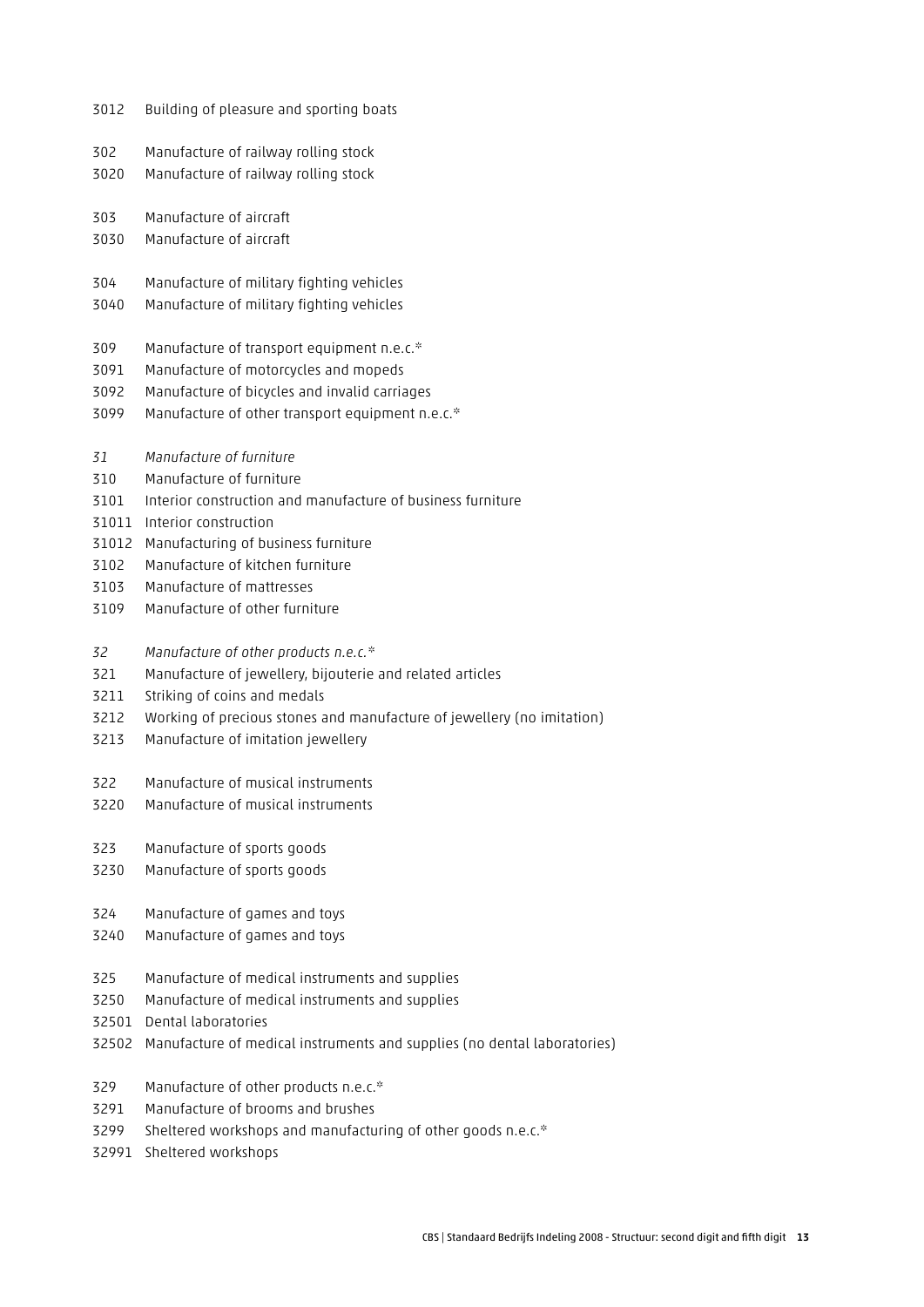- 32999 Other manufacturing n.e.c.\*
- *33 Repair and installation of machinery and equipment*
- 331 Repair of fabricated metal products, machinery and equipment
- 3311 Repair of fabricated metal products
- 3312 Repair and maintenance of machinery
- 33121 Repair and maintenance of machinery for general use and machine parts (no tools)
- 33122 Repair and maintenance of pneumatic and electric tools and machine tools
- 33123 Repair and maintenance of machinery for specific industries
- 3313 Repair of electronic and optical equipment
- 3314 Repair of electrical equipment
- 3315 Repair and maintenance of ships and boats
- 3316 Repair and maintenance of airplanes
- 3317 Repair and maintenance of other transport equipment
- 3319 Repair of other equipment
- 332 Installation of industrial machinery and equipment
- 3321 Installation of boilers and tanks
- 3322 Installation of industrial machinery
- 33221 Installation of general-purpose machinery (no tools)
- 33222 Installation of pneumatic and electric tools and machine tools
- 33223 Installation of machinery for specific industries
- 3323 Installation of electronic and optical equipment
- 3324 Installation of electrical equipment
- 3329 Installation of other equipment

#### D Electricity, gas, steam and air conditioning supply

- *35 Electricity, gas, steam and air conditioning supply*
- 351 Electric power generation; transmission and distribution of gas and electricity
- 3511 Production of electricity
- 35111 Production of thermal and nuclear electricity and production of electricity by thermal power plants
- 35112 Production of electricity by wind energy
- 35113 Production of electricity by solar cells, heat pumps and hydropower
- 3512 Operation of transmission systems for electricity, gas and hot water
- 3513 Distribution of electricity and gas through pipes
- 3514 Trade of electricity and gas through pipes
- 352 Manufacture of gas
- 3520 Manufacture of gas
- 353 Steam and air conditioning supply
- 3530 Steam and air conditioning supply

#### E Water supply; sewerage, waste management and remediation activities

- *36 Collection, purification and distribution of water*
- 360 Collection, purification and distribution of water
- 3600 Collection, purification and distribution of water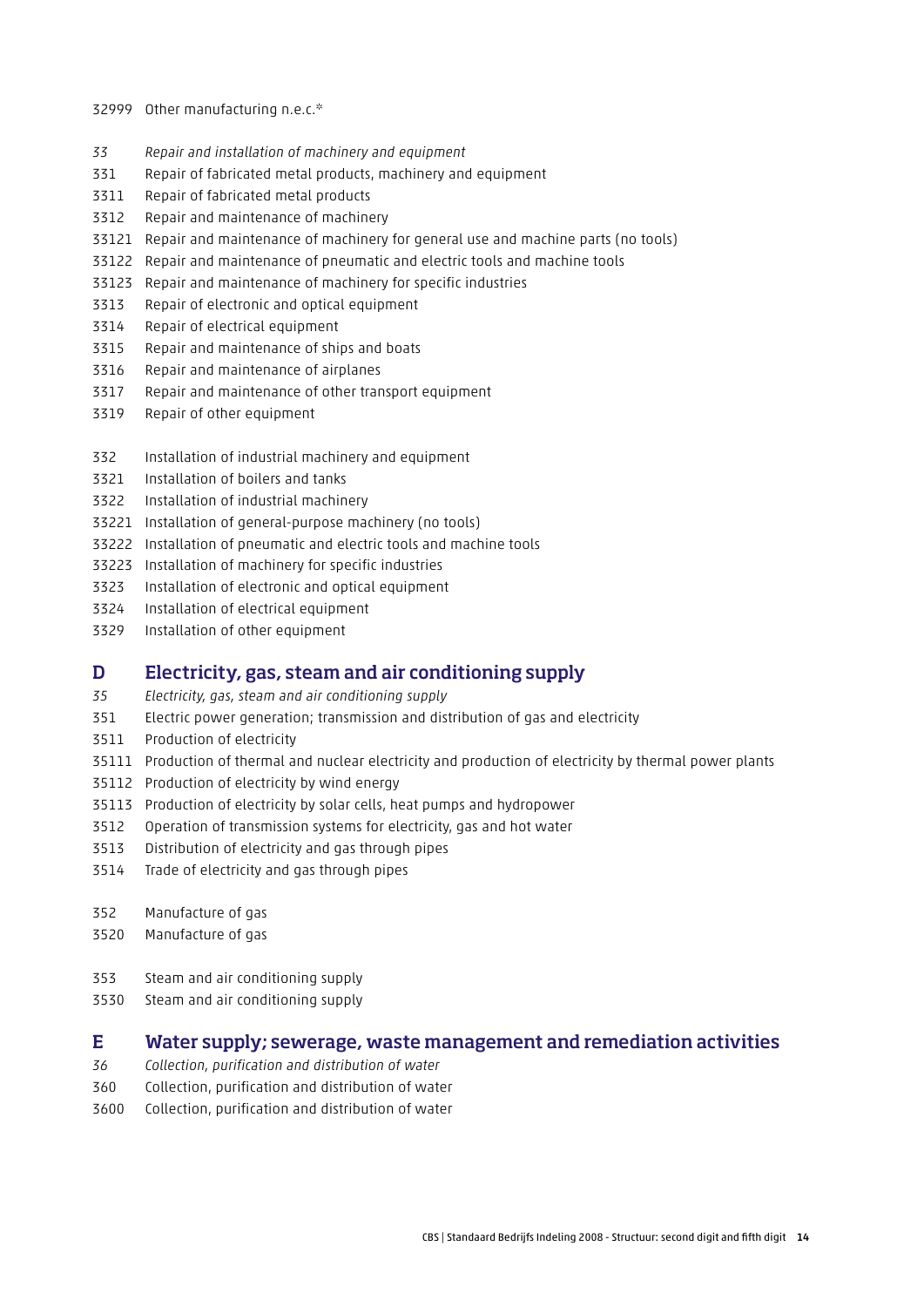*37 Sewerage* 

- 370 Sewerage
- 3700 Sewerage
- *38 Waste collection, treatment and disposal activities; materials recovery*
- 381 Waste collection
- 3811 Collection of non-hazardous waste
- 3812 Collection of hazardous waste
- 382 Waste treatment and disposal
- 3821 Treatment of non-hazardous waste
- 3822 Treatment of hazardous waste
- 383 Materials recovery
- 3831 Dismantling of ships, white goods, computers etc.
- 3832 Recovery of sorted materials
- *39 Remediation activities and other waste management*
- 390 Remediation activities and other waste management
- 3900 Remediation activities and other waste management

#### F Construction

- *41 Construction of buildings and development of building projects*
- 411 Development of building projects
- 4110 Development of building projects
- 412 Construction of residential and non-residential buildings
- 4120 Construction of residential and non-residential buildings
- *42 Civil engineering*
- 421 Construction of roads, railways, bridges and tunnels
- 4211 Construction of roads and motorways
- 42111 Construction of roads (no paving)
- 42112 Paving
- 4212 Construction of railways and underground railways
- 4213 Construction of bridges and tunnels
- 422 Construction of utility projects
- 4221 Construction of utility projects for fluids; water well drilling
- 4222 Construction of utility projects for electricity and telecommunications
- 429 Construction of other civil engineering projects
- 4291 Construction of water projects
- 4299 Construction of other civil engineering projects n.e.c.\*
- *43 Specialised construction activities*
- 431 Demolition and site preparation
- 4311 Demolition
- 4312 Earth moving
- 4313 Test drilling and boring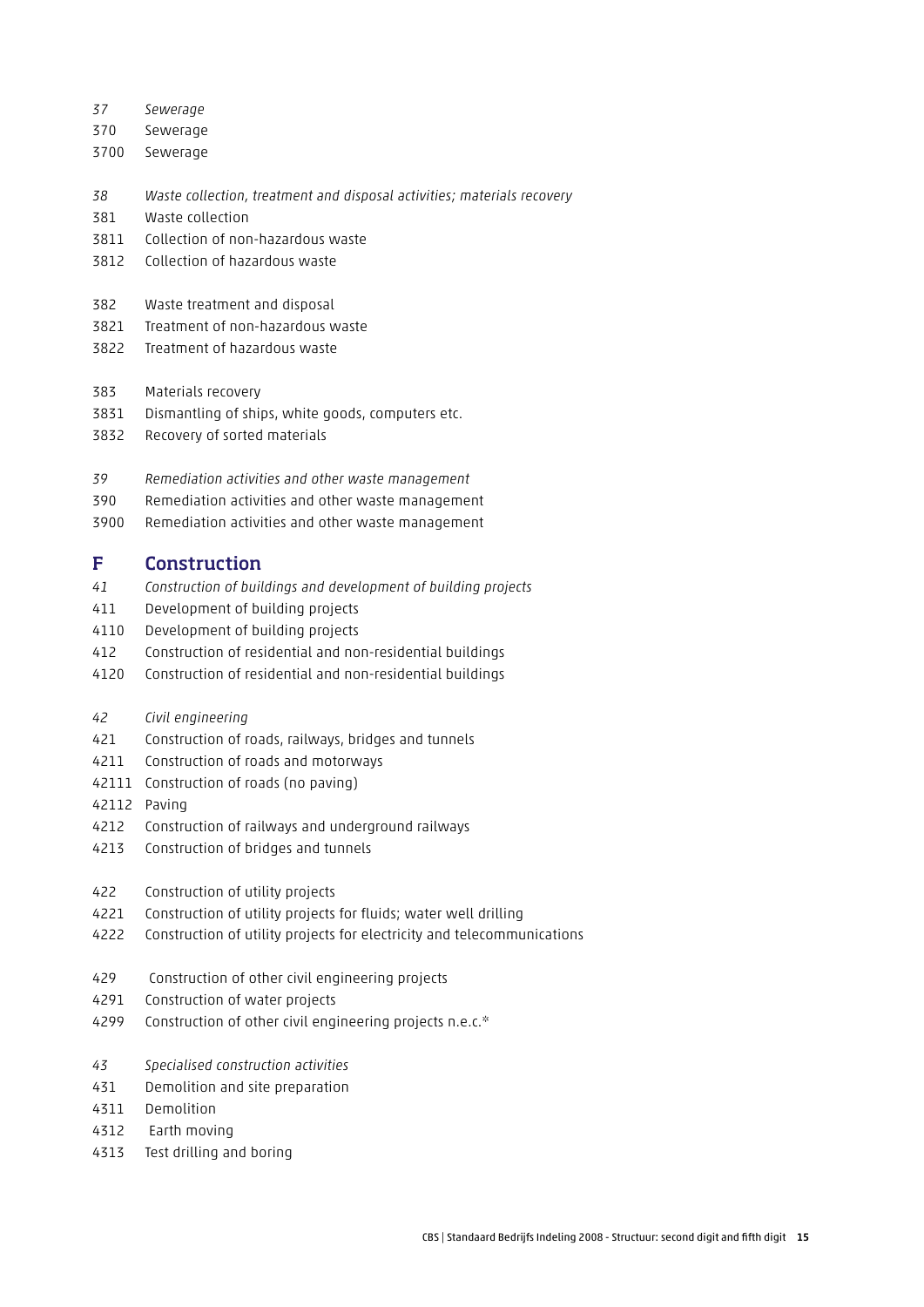- 432 Construction installation
- 4321 Electrical installation
- 4322 Plumbing and fitting; installation of sanitary fittings and of heat and air-conditioning systems
- 43221 Plumbing and fitting; installation of sanitary fittings
- 43222 Installation of heat and air-conditioning systems
- 4329 Other construction installation
- 433 Building completion
- 4331 Plastering
- 4332 Joinery installation
- 4333 Floor and wall covering
- 4334 Painting and glazing
- 4339 Other building completion
- 439 Roofing and other specialised construction activities
- 4391 Roofing
- 4399 Other specialised construction activities
- 43991 Pile driving and construction of foundations
- 43992 Steel bending
- 43993 Bricklaying and flushing
- 43999 Other specialised construction n.e.c.\*

#### G Wholesale and retail trade; repair of motor vehicles and motorcycles

- *45 Sale and repair of motor vehicles, motorcycles and trailers*
- 451 Sale of motor vehicles and trailers, also if combined with repair
- 4511 Sale and repair of cars and light motor vehicles
- 45111 Import of new passenger cars and light motor vehicles
- 45112 Sale and repair of passenger cars and light motor vehicles (no import of new cars)
- 4519 Sale and repair of trucks, trailers and caravans
- 45191 Import of new commercial vehicles
- 45192 Sale and repair of heavy commercial vehicles
- 45193 Sale and repair of trailers and semi-trailers (no caravans)
- 45194 Sale and repair of caravans
- 452 Specialised repair of motor vehicles
- 4520 Specialised repair of motor vehicles
- 45201 Sale and installation of motor vehicle parts
- 45202 Tyre centres
- 45203 Repair of specific motor vehicle parts
- 45204 Bodywork repair
- 45205 Other specialised repair and adapting of cars; washing and towing of motor vehicles
- 453 Sale of motor vehicle parts and accessories
- 4531 Wholesale and commission trade of motor vehicle parts and accessories
- 45311 Wholesale and commission trade of motor vehicle parts and accessories (no tyres)
- 45312 Wholesale and commission trade of tyres
- 4532 Retail trade of motor vehicle parts and accessories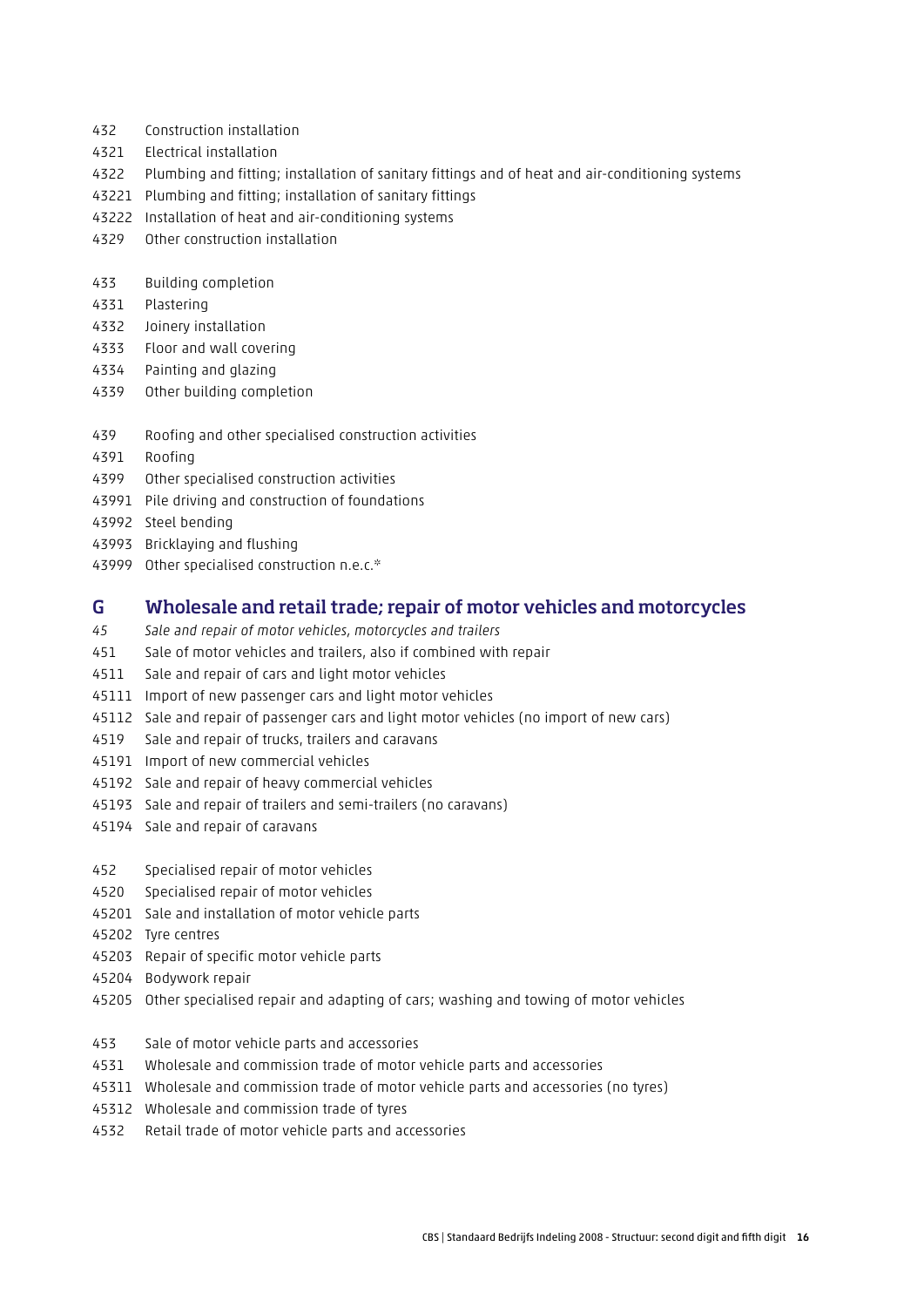- 454 Sale and repair of motorcycles and related parts
- 4540 Sale and repair of motorcycles and related parts
- 45401 Wholesale and commission trade of motorcycles and related parts
- 45402 Retail trade and repair of motorcycles and related parts
- *46 Wholesale trade (no motor vehicles and motorcycles)*
- 461 Wholesale on a fee or contract basis
- 4611 Agents involved in the sale of agricultural raw materials, live animals, textile raw materials
- 4612 Agents involved in the sale of fuels, ores, metals and chemicals
- 4613 Agents involved in the sale of timber, flat glass, sanitary equipment and building materials
- 4614 Agents involved in the sale of machinery, industrial equipment, ships and aircraft
- 4615 Agents involved in the sale of furniture, household goods and hardware
- 4616 Agents involved in the sale of textiles, clothing, footwear and leather goods
- 4617 Agents involved in the sale of food and beverages
- 4618 Agents specialising in the sale of other goods
- 4619 Non-specialised agents
- 462 Wholesale of agricultural products and live animals
- 4621 Wholesale of grain, unmanufactured tobacco, oils, seeds and animal foods
- 46211 Wholesale of grain
- 46212 Wholesale of seeds and legumes
- 46213 Wholesale of hay, straw and roughage
- 46214 Wholesale of mixed feeds and concentrates
- 46215 Wholesale of cattle feed (no roughage, mixed feed and concentrates)
- 46216 Wholesale of raw vegetable and animal fats and oils and oleaginous raw materials
- 46217 Wholesale of unmanufactured tobacco
- 46218 Wholesale of various agricultural products and cattle feed
- 46219 Wholesale of other agricultural products
- 4622 Wholesale of flowers and plants
- 4623 Wholesale of live animals
- 46231 Wholesale of live cattle
- 46232 Wholesale of pet animals, ornamental fish and birds, and game
- 4624 Wholesale of hides, skins, leather and semi-finished leather products
- 46241 Wholesale of hides and skins
- 46242 Wholesale of leather and semi-finished leather products
- 463 Wholesale of food and beverages
- 4631 Wholesale of vegetables and fruits and of edible potatoes
- 46311 Wholesale of vegetables and fruits
- 46312 Wholesale of edible potatoes
- 4632 Wholesale of meat and meat products and of game and fowl (not live)
- 4633 Wholesale of dairy products, edible oils and fats and eggs
- 46331 Wholesale of dairy products and edible oils and fats
- 46332 Wholesale of eggs
- 4634 Wholesale of beverages (no dairy products)
- 4635 Wholesale of tobacco products and smokers' requisites
- 4636 Wholesale of sugar, chocolate and sugar confectionery
- 4637 Wholesale of coffee, tea, cocoa and spices (no raw)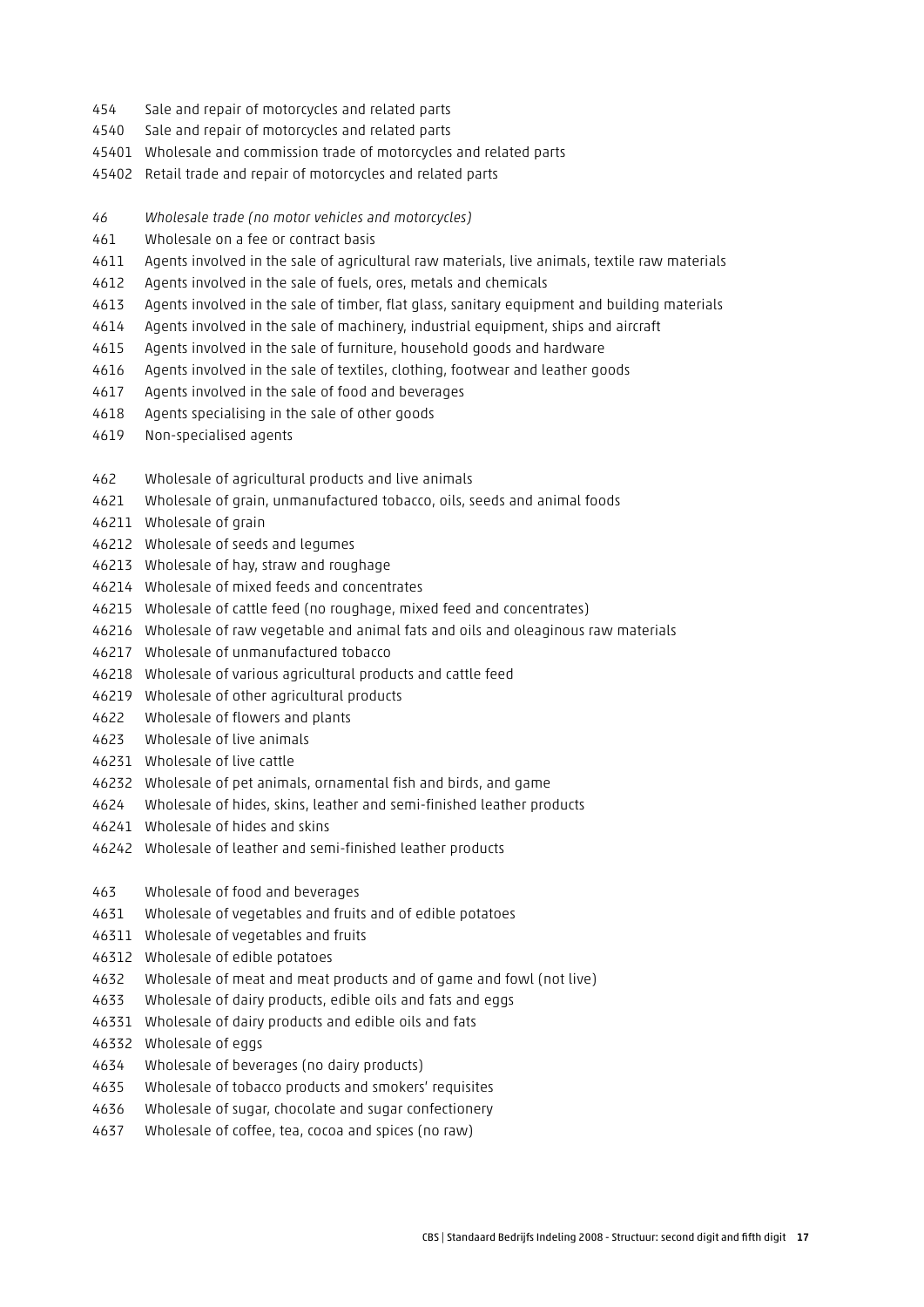- 4638 Wholesale of other food and of other raw and semi-finished materials for the manufacturing of food
- 46381 Wholesale of snacks
- 46382 Wholesale of fish, crustaceans and molluscs
- 46383 Wholesale specialised in other food n.e.c.\*
- 46384 Wholesale of baking ingredients
- 46389 Specialised wholesale of other raw and semi-finished materials for the manufacturing of food
- 4639 Non-specialised wholesale of food
- 464 Wholesale of consumer goods (no food)
- 4641 Wholesale of clothing fabrics, haberdashery and household textiles
- 46411 Wholesale of clothing fabrics and haberdashery
- 46412 Wholesale of household textiles
- 4642 Wholesale of clothes, footwear and clothing accessories
- 46421 Wholesale of upper clothes
- 46422 Wholesale of work clothes
- 46423 Wholesale of underwear
- 46424 Wholesale of footwear
- 46425 Wholesale of clothing accessories
- 46429 Non-specialised wholesale of textiles
- 4643 Wholesale of electrical household appliances, audio and video equipment, photographic and optical articles
- 46431 Wholesale of white goods
- 46432 Wholesale of electrical household appliances (no white goods and audio and video equipment)
- 46433 Wholesale of audio and video equipment
- 46434 Wholesale of photographic goods
- 46435 Wholesale of video and music recordings
- 46436 Wholesale of optical articles
- 4644 Wholesale of glassware, china and pottery and of cleaning materials
- 46441 Wholesale of glassware, china and pottery
- 46442 Wholesale of detergents and cleaners
- 4645 Wholesale of perfume and cosmetics
- 4646 Wholesale of pharmaceutical goods, medical instruments and orthopaedic articles
- 46461 Wholesale of pharmaceutical goods
- 46462 Wholesale of medical and dental instruments, nursing and orthopaedic articles and laboratory equipment
- 4647 Wholesale of home furniture, household textiles, carpets and lighting equipment
- 46471 Wholesale of home furniture
- 46472 Wholesale of household textiles and carpets
- 46473 Wholesale of articles for lighting
- 4648 Wholesale of watches and jewellery
- 4649 Wholesale of other consumer goods (non-food)
- 46491 Wholesale of bicycles and mopeds
- 46492 Wholesale of water sport goods
- 46493 Wholesale of camping goods
- 46494 Wholesale of toys
- 46495 Wholesale of musical instruments
- 46496 Wholesale of sports goods (not for water sports)
- 46497 Wholesale of paper and paperboard goods (not for packaging)
- 46498 Wholesale of books, magazines and other printed matter
- 46499 Wholesale of other non-food consumer goods n.e.c.\*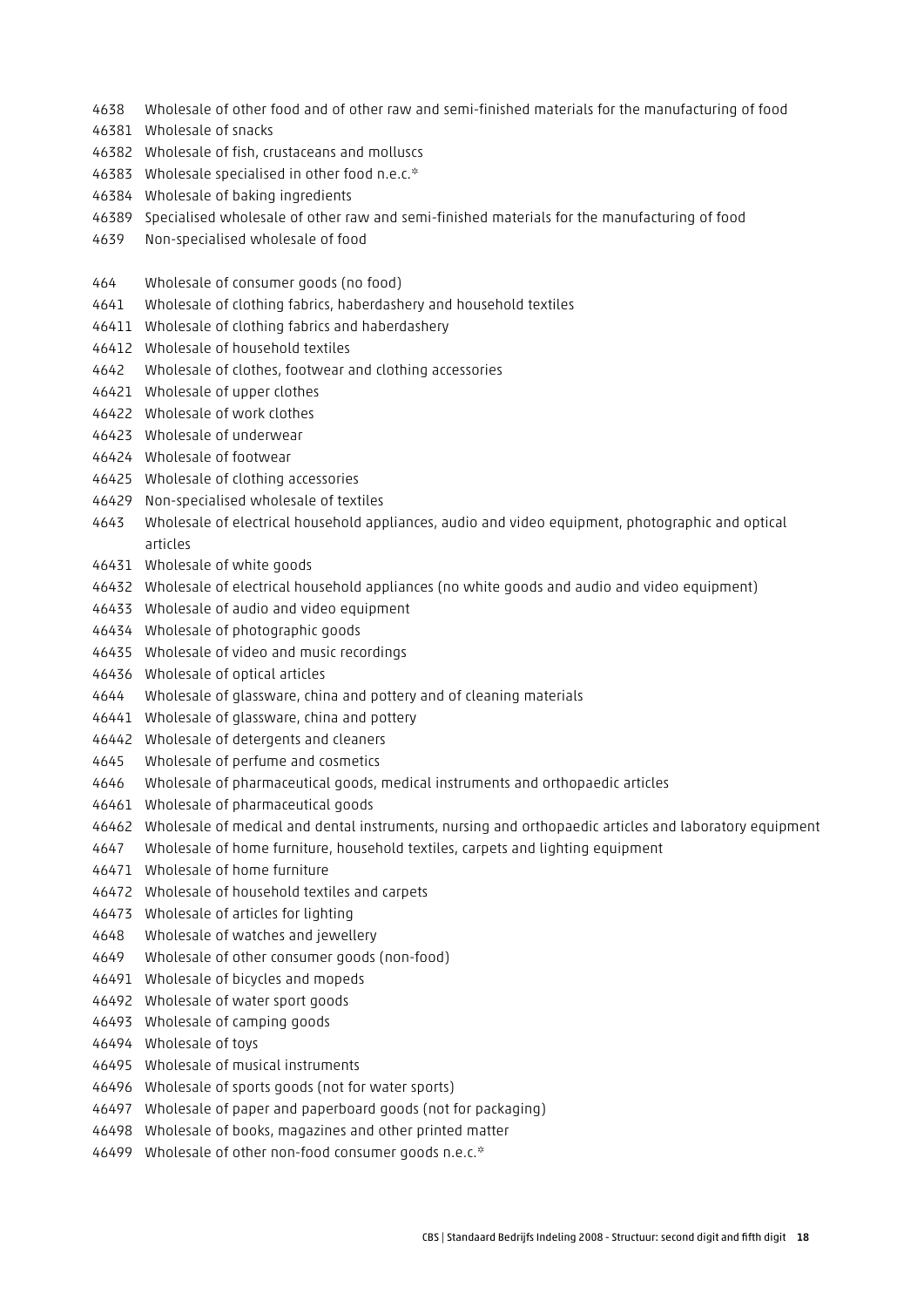- 465 Wholesale of information and communication equipment
- 4651 Wholesale of computers, peripheral equipment and software
- 4652 Wholesale of electronic and communication equipment and related parts
- 466 Wholesale of other machines, equipment and supplies for manufacturing and trade
- 4661 Wholesale of agricultural machinery, equipment and tractors
- 4662 Wholesale of machine tools
- 4663 Wholesale of construction machinery
- 4664 Wholesale of machinery for the textile industry and of sewing and knitting machines
- 4665 Wholesale of office furniture
- 4666 Wholesale of office machinery and equipment (no computers)
- 4668 Wholesale of printing and bookbinding machines and machines for food and beverage processing
- 46681 Wholesale of printing and bookbinding machines
- 46682 Wholesale of machines for food and beverage processing
- 4669 Wholesale of other machines, equipment and supplies for manufacturing and trade
- 46691 Wholesale of internal transport equipment
- 46692 Wholesale of heating and cooling equipment
- 46693 Wholesale of combustion engines, pumps and compressors
- 46694 Wholesale of fittings and equipment for industrial use
- 46695 Wholesale of measuring and control equipment
- 46696 Wholesale of packaging
- 46697 Wholesale of articles for ships and for fishing (no sport fishing)
- 46699 Wholesale of other machines, equipment and supplies for manufacturing and trade n.e.c.\*
- 467 Other specialised wholesale
- 4671 Wholesale of fuels and other mineral oils
- 46711 Wholesale of solid fuels
- 46712 Wholesale of liquid and gaseous fuels
- 46713 Wholesale of mineral oils (no fuels)
- 4672 Wholesale of metals and metal ores
- 46721 Wholesale of metal ores
- 46722 Wholesale of ferrous metals and ferrous semi-finished products
- 46723 Wholesale of non-ferrous metals and non-ferrous semi-finished products
- 4673 Wholesale of wood, sanitary equipment and other construction materials
- 46731 Wholesale of wood and board
- 46732 Wholesale of paints
- 46733 Wholesale of wallpaper
- 46734 Wholesale of flat glass
- 46735 Wholesale of sand and gravel
- 46736 Wholesale of tiles and flags
- 46737 Wholesale of sanitary equipment and sanitary fittings
- 46738 Specialised wholesale of other construction materials
- 46739 Non-specialised wholesale of construction materials
- 4674 Wholesale of hardware and heating equipment
- 46741 Wholesale of hardware
- 46742 Wholesale of heating equipment
- 4675 Wholesale of chemical products
- 46751 Wholesale of basic and industrial chemicals
- 46752 Wholesale of agrochemical products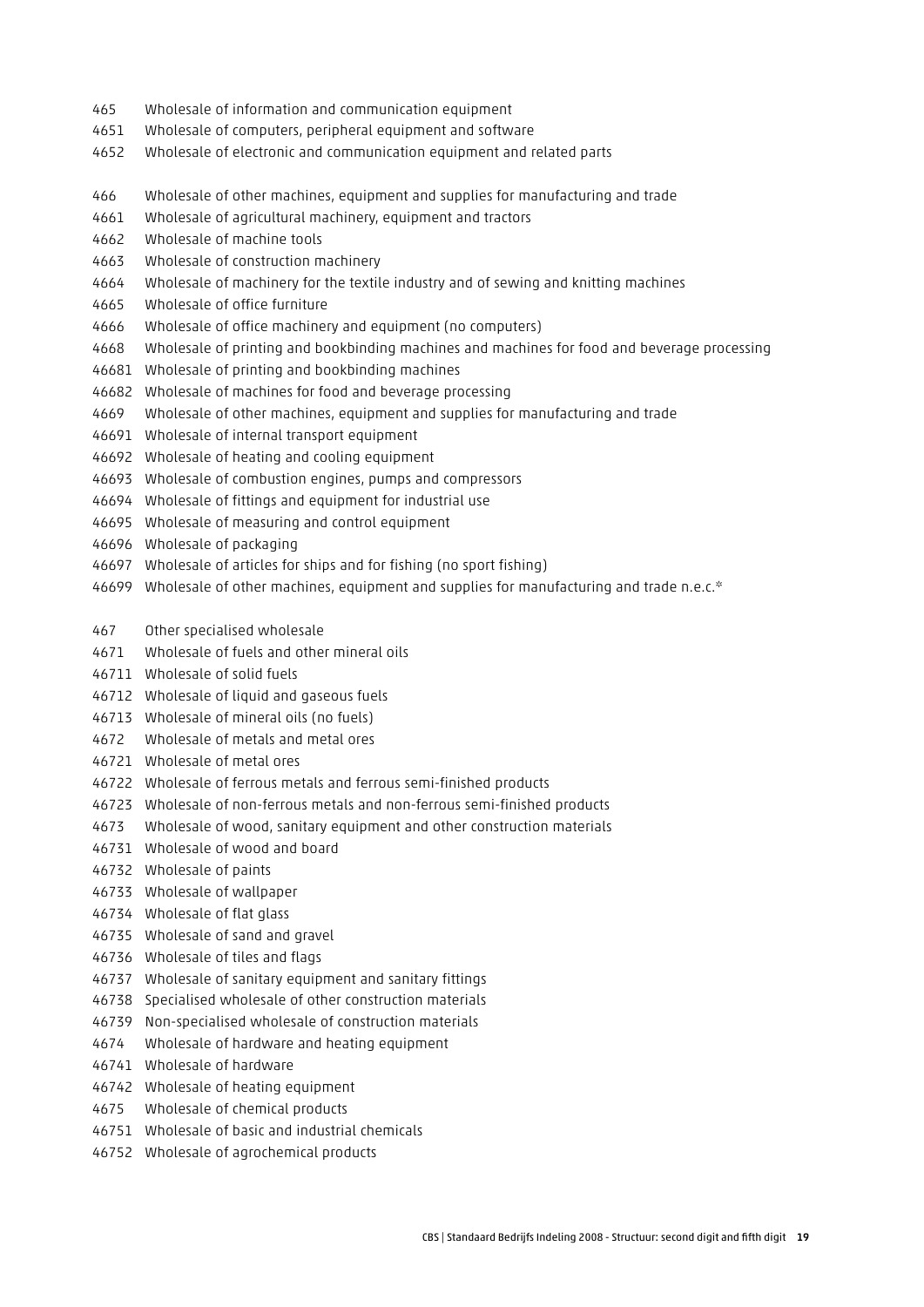- 4676 Wholesale of other intermediate products
- 46761 Wholesale of textile raw materials and textile semi-finished products
- 46762 Wholesale of paper and paperboard
- 46769 Wholesale of other intermediary products n.e.c.\*
- 4677 Wholesale of waste and scrap
- 46771 Wholesale of reusable parts of motor vehicles
- 46772 Wholesale of iron and steel waste and non-ferrous metal waste
- 46779 Wholesale of other waste and scrap
- 469 Non-specialised wholesale
- 4690 Non-specialised wholesale
- 46901 Non-specialised wholesale of consumer goods
- 46902 Non-specialised wholesale of non-consumer goods
- *47 Retail trade (not in motor vehicles)*
- 471 Retail sale in non-specialised stores
- 4711 Supermarkets, department stores and similar non-specialised stores
- 4719 Department stores and similar non-specialised stores with non-food
- 47191 Department stores
- 47192 Non-specialised stores with non-food (no department stores)
- 472 Specialised shops selling food and beverages
- 4721 Shops selling potatoes, fruit and vegetables
- 4722 Shops selling meat and meat products, game and poultry
- 47221 Shops selling meat and meat products
- 47222 Shops selling game and poultry
- 4723 Shops selling fish
- 4724 Shops selling bread, pastry, chocolate and sugar confectionery
- 47241 Shops selling bread and pastry
- 47242 Shops selling chocolate and sugar confectionary
- 4725 Shops selling beverages
- 4726 Shops selling tobacco products
- 4729 Other specialised shops selling food
- 47291 Shops selling cheese
- 47292 Shops selling natural and health food
- 47293 Shops selling foreign food
- 47299 Specialised shops selling other food n.e.c.\*
- 473 Petrol stations
- 4730 Petrol stations
- 474 Shops selling consumer electronics
- 4741 Shops selling computers, peripheral equipment and software
- 4742 Shops selling telecommunication equipment
- 4743 Shops selling audio and video equipment, eventually combined with white goods
- 47431 Shops selling audio and video equipment
- 47432 Shops selling a combination of brown and white goods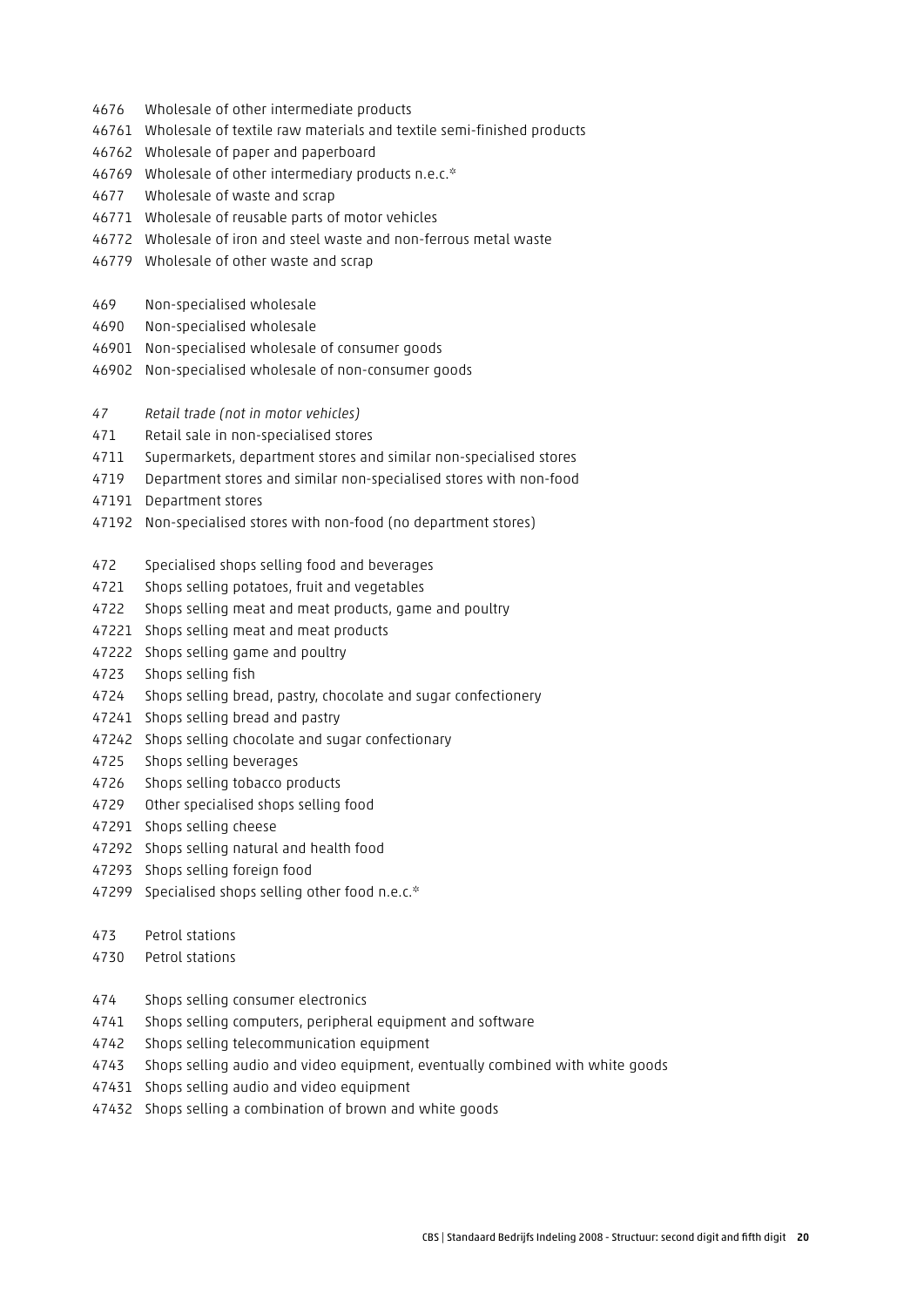- 475 Shops selling other household equipment
- 4751 Shops selling clothing fabrics, household textiles and haberdashery
- 47511 Shops selling clothing fabrics
- 47512 Shops selling household textiles
- 47513 Shops selling knitting wool, fancywork and haberdashery
- 4752 Shops selling do-it-yourself articles
- 47521 Shops selling hardware
- 47522 Shops selling paints and wallpaper
- 47523 Shops selling building and garden materials of wood
- 47524 Shops selling tiles
- 47525 Shops selling kitchens
- 47526 Shops selling parquet, laminate and cork floors
- 47527 Specialised shops selling other do-it-yourself articles
- 47528 Builder's merchants and other shops selling various building materials
- 4753 Shops selling floor coverings and curtains
- 4754 Shops selling electrical household appliances and parts of it
- 47541 Shops selling white goods
- 47542 Shops selling sewing and knitting machines
- 47543 Shops selling other electrical household appliances
- 47544 Shops selling parts of electrical household appliances
- 4759 Shops selling furniture, articles for lighting and other household articles n.e.c.\*
- 47591 Shops selling furniture
- 47592 Shops selling articles for lighting
- 47593 Shops selling various home furnishings
- 47594 Shops selling musical instruments
- 47595 Shops selling glassware, china and pottery
- 47596 Specialised shops selling other household goods n.e.c.\*
- 47597 Non specialised shops selling household articles
- 476 Shops selling reading, sports, camping and recreation goods
- 4761 Shops selling books
- 4762 Shops selling newspapers, magazines and stationery
- 4763 Shops selling music and video recordings
- 4764 Shops selling bicycles and mopeds, sports and camping goods and boats
- 47641 Shops selling bicycles and mopeds
- 47642 Shops selling water sports goods
- 47643 Shops selling sports goods (not for water sports)
- 47644 Shops selling camping goods (no caravans)
- 4765 Shops selling toys
- 477 Shops selling other goods
- 4771 Shops selling clothes and clothing accessories: textile supermarkets
- 47711 Shops selling menswear
- 47712 Shops selling ladies' wear
- 47713 Shops selling outerwear and clothing accessories (non-specialised)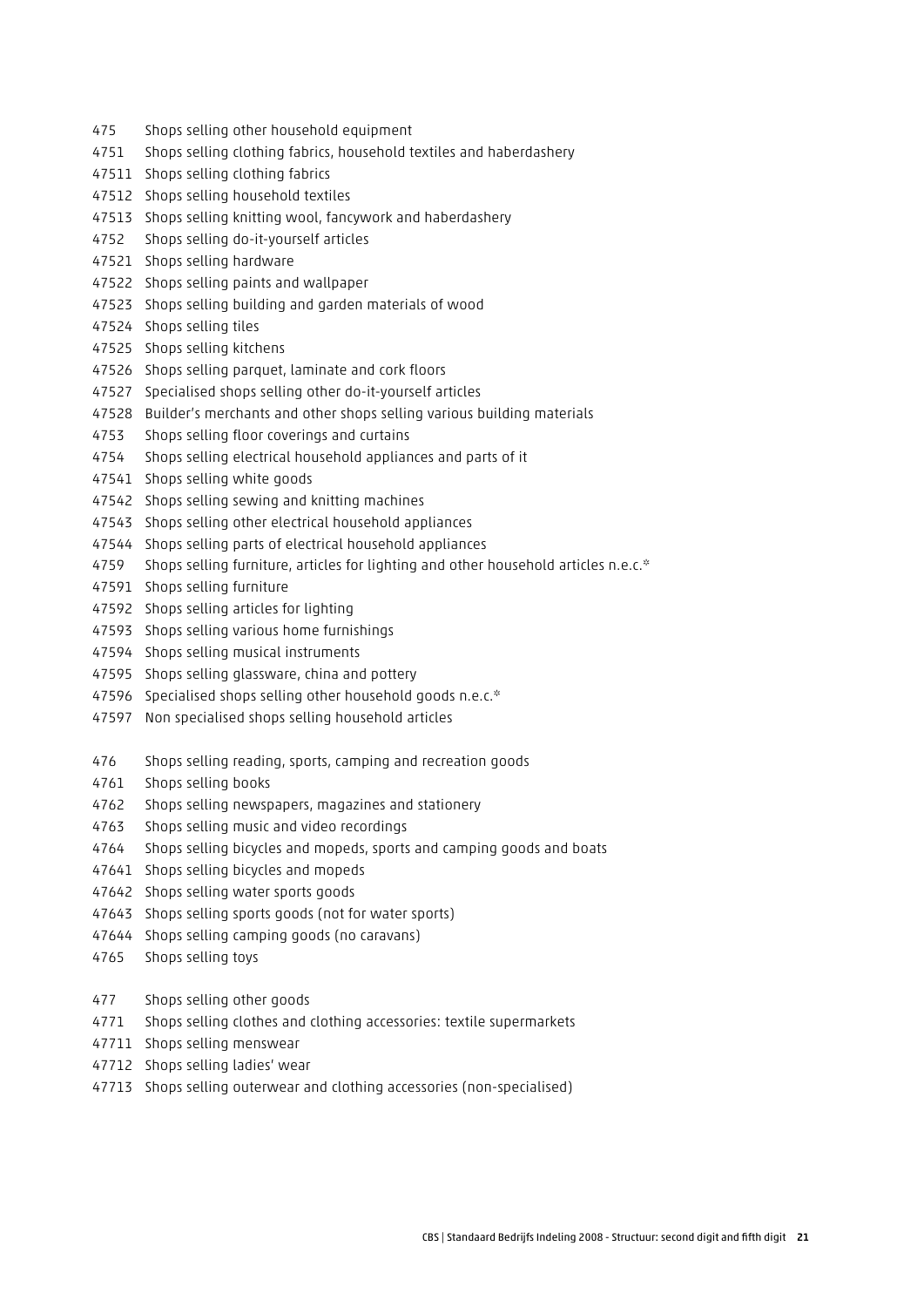- 47714 Shops selling baby- and children's clothes
- 47715 Shops selling various baby articles
- 47716 Shops selling underwear, foundations etc.
- 47717 Shops selling clothing accessories
- 47718 Textile supermarkets
- 4772 Shops selling footwear and leather goods
- 47721 Shops selling footwear
- 47722 Shops selling leather goods
- 4773 Dispensing chemists
- 4774 Drugstores and shops selling medical and orthopaedic goods
- 47741 Drugstores
- 47742 Shops selling medical and orthopaedic goods
- 4775 Shops selling perfumery and cosmetic articles
- 4776 Shops selling flowers, plants, seeds, garden material, pets and articles for pets
- 47761 Shops selling flowers, plants, seeds and garden material
- 47762 Garden centres
- 47763 Shops selling pets and articles for pets and angling
- 4777 Shops selling jewellery and watches
- 4778 Shops selling other goods n.e.c.\*
- 47781 Shops selling photographic equipment
- 47782 Shops selling optical articles
- 47783 Shops selling paintings, frames, pictures, art, religious articles
- 47789 Specialised shops selling other goods n.e.c.\*
- 4779 Shops selling antiques and second-hand goods
- 47791 Shops selling antiques
- 47792 Shops selling second-hand clothing
- 47793 Shops selling second-hand goods (no clothing)
- 478 Market sale
- 4781 Retail sale of food and beverages via markets
- 47811 Retail sale of potatoes, vegetables and fruit via markets
- 47819 Retail sale of other food via markets
- 4782 Retail sale of textiles, clothing and footwear via markets
- 4789 Retail sale of other goods via markets (no textiles, clothing and footwear)
- 47891 Retail sale of flowers, plants, seeds and garden material via markets
- 47892 Retail sale of second-hand goods via markets
- 47899 Retail sale of other goods via markets
- 479 Retail sale not via stores and markets
- 4791 Retail sale via mail order and internet
- 47911 Retail sale via internet of food and medical goods
- 47912 Retail sale via internet of consumer electronics
- 47913 Retail sale via internet of books, magazines, cd's, DVDs
- 47914 Retail sale via internet of clothes and clothing accessories
- 47915 Retail sale via internet of articles for house and garden
- 47916 Retail sale via internet of leisure articles
- 47918 Retail sale via internet of other non-food
- 47919 Non-specialised retail sale of non-food via internet
- 4799 Canvassing, street trade and other retail sale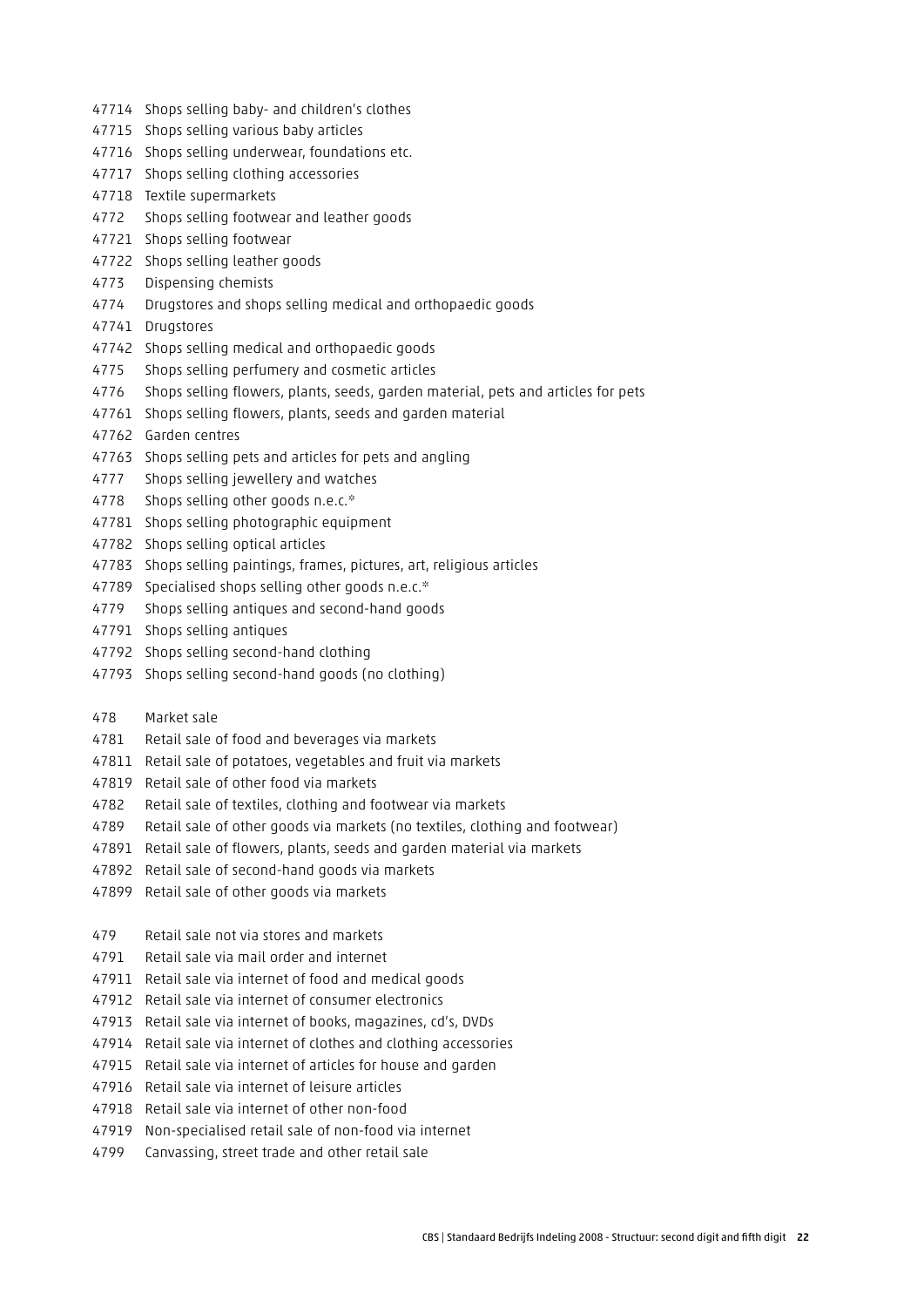47991 Canvassing

47992 Street trade

47999 Other retail sale

#### H Transportation and storage

- *49 Land transport*
- 491 Passenger rail transport (no tram or metro)
- 4910 Passenger rail transport (no tram or metro)
- 492 Freight rail transport
- 4920 Freight rail transport
- 493 Passenger transport by road
- 4931 Urban passenger transport
- 4932 Taxi operation
- 4939 Transport by bus, tram and subway (no urban transport)
- 49391 Non-scheduled private transport by bus
- 49392 Regional transport by bus, tram and metro
- 49393 Scheduled private transport by bus
- 494 Freight transport by road
- 4941 Freight transport by road (no removal services)
- 4942 Removal services
- 495 Transport via pipeline
- 4950 Transport via pipeline
- *50 Water transport*
- 501 Sea and coastal passenger water transport and ferry-services
- 5010 Sea and coastal passenger water transport and ferry-services
- 502 Sea and coastal water transport (cargo and tank ships, tug boats)
- 5020 Sea and coastal water transport (cargo and tank ships, tug boats)
- 50201 Sea and coastal water transport (cargo and tank ships)
- 50202 Sea and coastal water transport (towing)
- 503 Inland passenger water transport and ferry-services
- 5030 Inland passenger water transport and ferry-services
- 504 Inland freight water transport
- 5040 Inland freight water transport
- 50401 Inland freight water transport (no tankers)
- 50402 Inland water transport by tankers
- 50403 Inland water transport (towing or pushing)
- *51 Air transport*
- 511 Passenger air transport
- 5110 Passenger air transport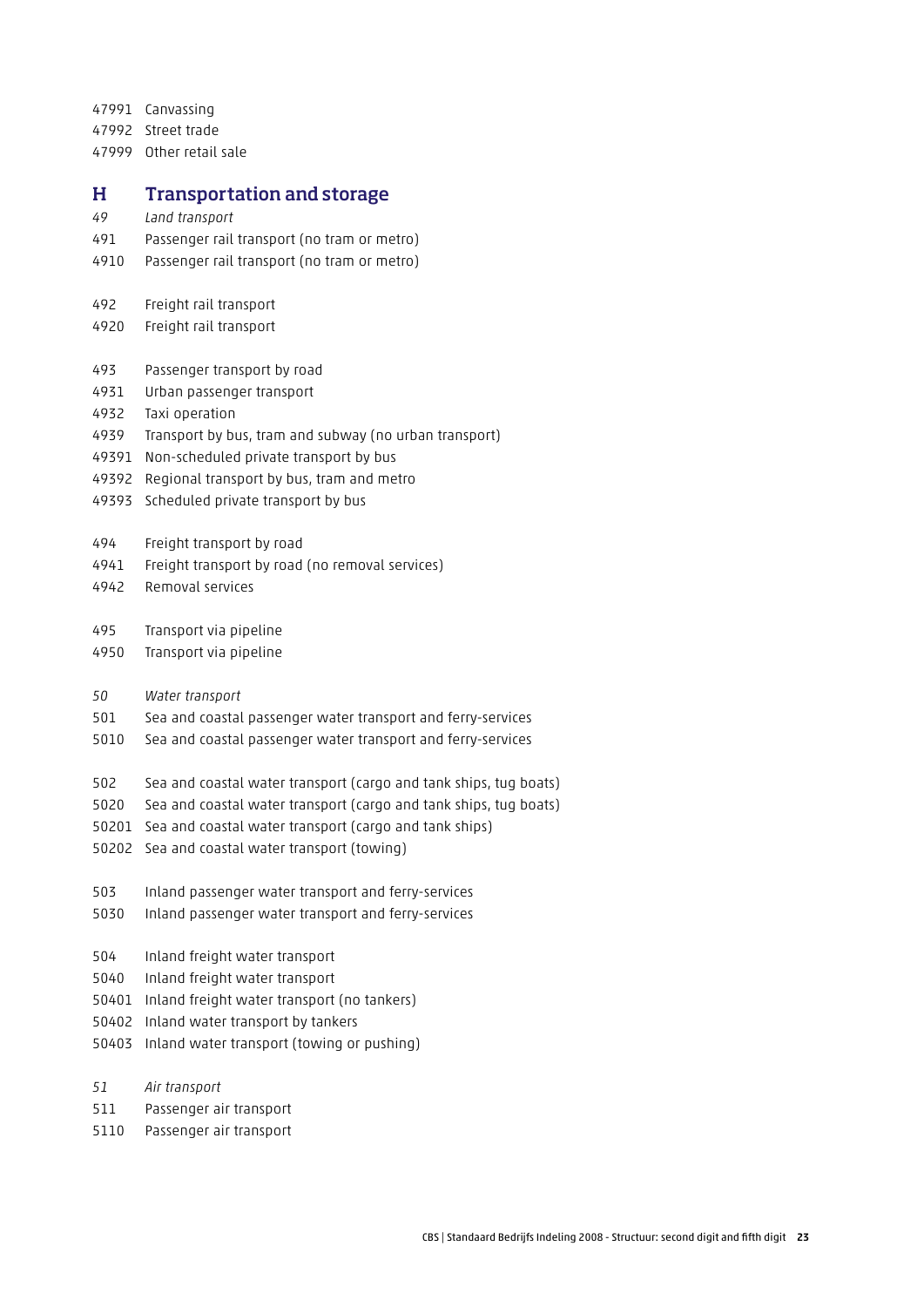- 512 Freight air transport
- 5121 Freight air transport
- *52 Warehousing and support activities for transportation*
- 521 Warehousing and storage
- 5210 Warehousing and storage
- 52101 Storage in tanks
- 52102 Storage in refrigerated warehouses
- 52109 Storage in distribution centres and other storage (not in tanks, refrigerated warehouses etc.)
- 522 Support activities for transport
- 5221 Support activities for land transport
- 5222 Support activities for water transport
- 5223 Support activities for air transport
- 5224 Cargo handling
- 52241 Cargo handling for transport over seas
- 52242 Cargo handling for transport over inland waters
- 5229 Forwarding agencies, ship brokers and charterers; weighing and measuring
- 52291 Forwarding agencies, ship brokers, charterers and other agents with respect to transport of goods
- 52292 Weighing and measuring
- *53 Postal and courier activities*
- 531 National postal activities under universal service obligation
- 5310 National postal activities under universal service obligation
- 532 Postal activities without universal service obligation and couriers
- 5320 Postal activities without universal service obligation and couriers
- 53201 Postal activities without universal service obligation
- 53202 Couriers

#### I Accommodation and food service activities

- *55 Accommodation*
- 551 Hotels and similar accommodation
- 5510 Hotels and similar accommodation
- 55101 Hotels with restaurants
- 55102 Hotels without restaurants
- 552 Renting of holiday bungalows and apartments; youth hostels and tourist camps
- 5520 Renting of holiday bungalows and apartments; youth hostels and tourist camps
- 55201 Renting of holiday bungalows and apartments
- 55202 Youth hostels, tourist camps, group accommodation

553 Camping sites

- 5530 Camping sites
- 559 Other provision of lodgings n.e.c.\*
- 5590 Other provision of lodgings n.e.c.\*
- *56 Food and beverage service activities*
- 561 Restaurants
- 5610 Restaurants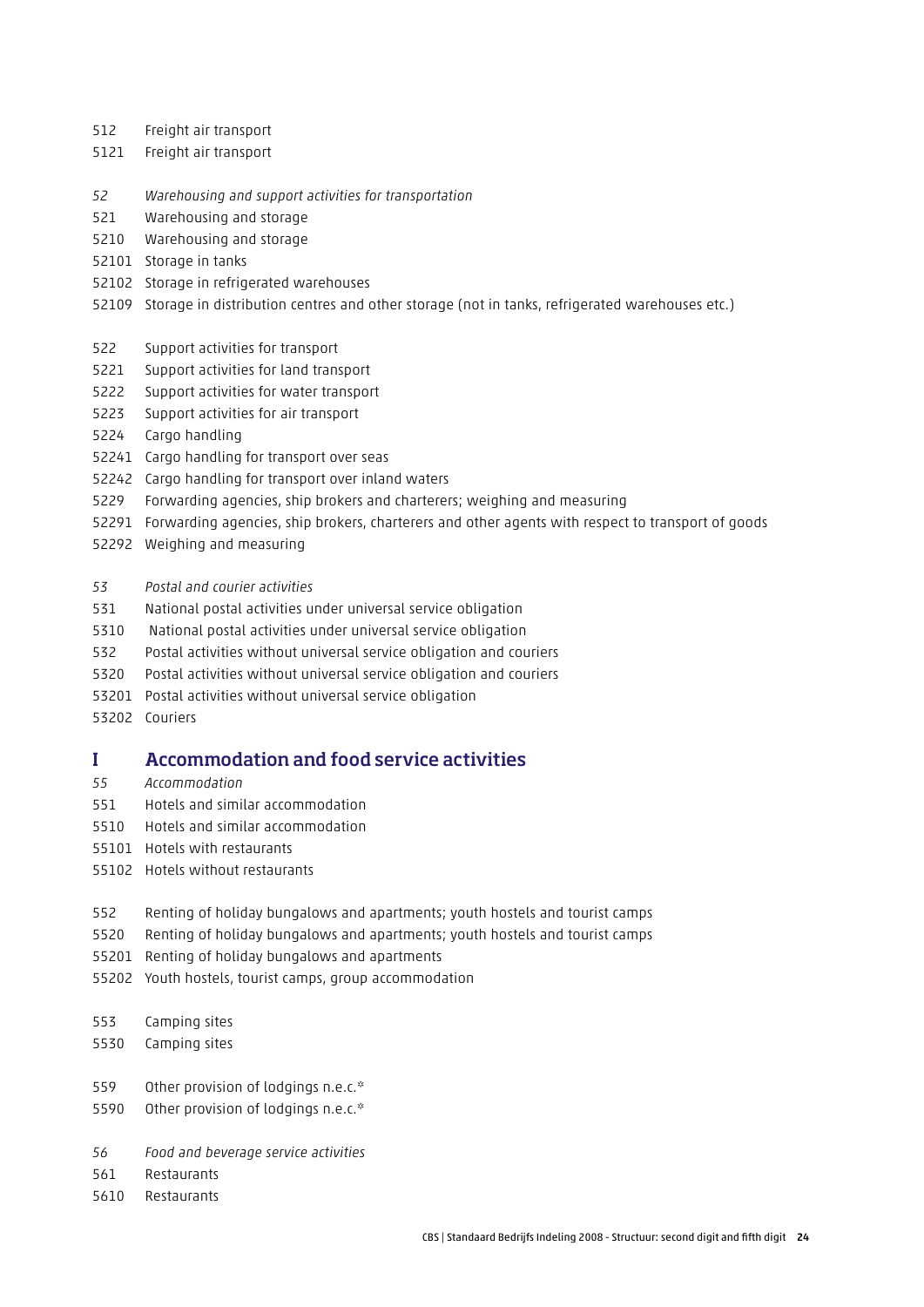56101 Restaurants

- 56102 Fast-food restaurants, cafeterias, ice cream parlours, take-out eating places etc.
- 562 Canteens and catering
- 5621 Event catering
- 5629 Canteens and industrial catering

#### 563 Bars

5630 Bars

#### J Information and communication

- *58 Publishing*
- 581 Publishing of books, magazines etc.; databases
- 5811 Book publishing
- 5812 Databases
- 5813 Publishing of newspapers
- 5814 Publishing of journals and magazines
- 5819 Other publishing (no software)
- 582 Software publishing
- 5821 Publishing of computer games
- 5829 Other software publishing
- *59 Motion picture and television programme production and distribution; sound recording and music publishing*
- 591 Motion picture and television programme production and distribution
- 5911 Motion picture and television programme production
- 59111 Motion picture production (not for television)
- 59112 Television programme production
- 5912 Support activities to motion picture and television programme production
- 5913 Distribution of motion pictures and television programmes
- 5914 Cinemas
- 592 Sound recording and music publishing
- 5920 Sound recording and music publishing
- *60 Programming and broadcasting*
- 601 Radio broadcasting
- 6010 Radio broadcasting
- 602 Television broadcasting
- 6020 Television broadcasting
- *61 Telecommunications*
- 611 Wired telecommunications activities
- 6110 Wired telecommunications activities
- 612 Wireless telecommunications activities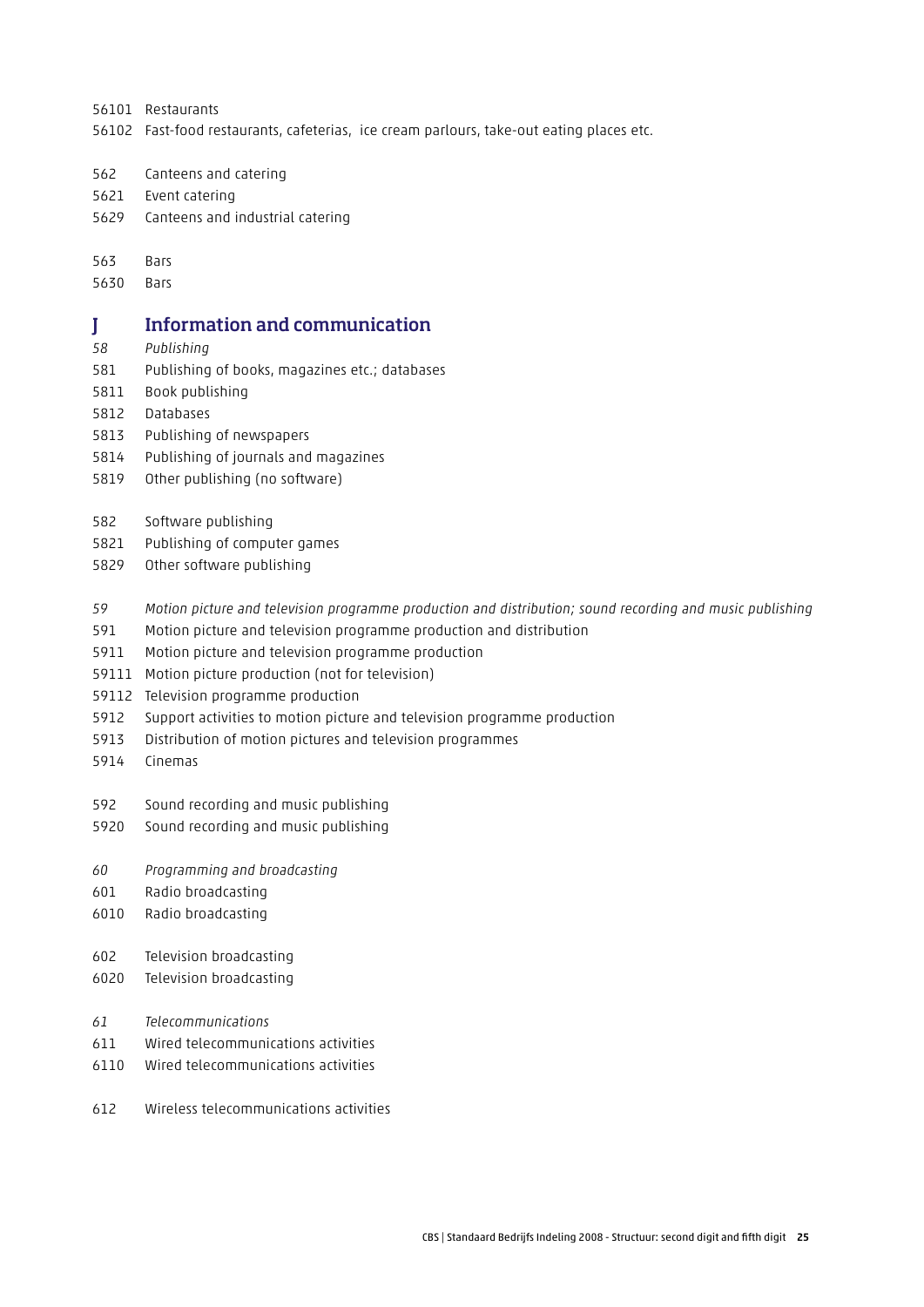- 6120 Wireless telecommunications activities
- 613 Satellite telecommunications activities
- 6130 Satellite telecommunications activities
- 619 Other telecommunications activities
- 6190 Other telecommunications activities
- *62 Support activities in the field of information technology*
- 620 Support activities in the field of information technology
- 6201 Writing, producing and publishing of software
- 6202 Computer consultancy and support
- 6203 Computer facilities management
- 6209 Other information technology and computer service activities
- *63 Information service activities*
- 631 Data processing, hosting and related activities; web portals
- 6311 Data processing, hosting and related activities
- 6312 Web portals
- 639 Other information service activities
- 6391 News agencies
- 6399 Other information service activities n.e.c.\*

#### K Financial institutions

- *64 Financial institutions, except insurance and pension funding*
- 641 Monetary intermediation
- 6411 Central banking
- 6419 Other monetary intermediation
- 64191 Cooperative banks
- 64192 Stock credit companies
- 64193 Savings banks
- 64194 General banks
- 642 Financial holdings
- 6420 Financial holdings
- 643 Investment funds
- 6430 Investment funds
- 64301 Investment funds in financial assets
- 64302 Investment funds in fixed assets
- 64303 Investment funds with restricted entry
- 649 Credit granting and other financial intermediation
- 6491 Financial leasing
- 6492 Other credit granting
- 64921 Mortgage banks and building funds
- 64922 Municipal credit banks and commercial finance companies
- 64923 Participation companies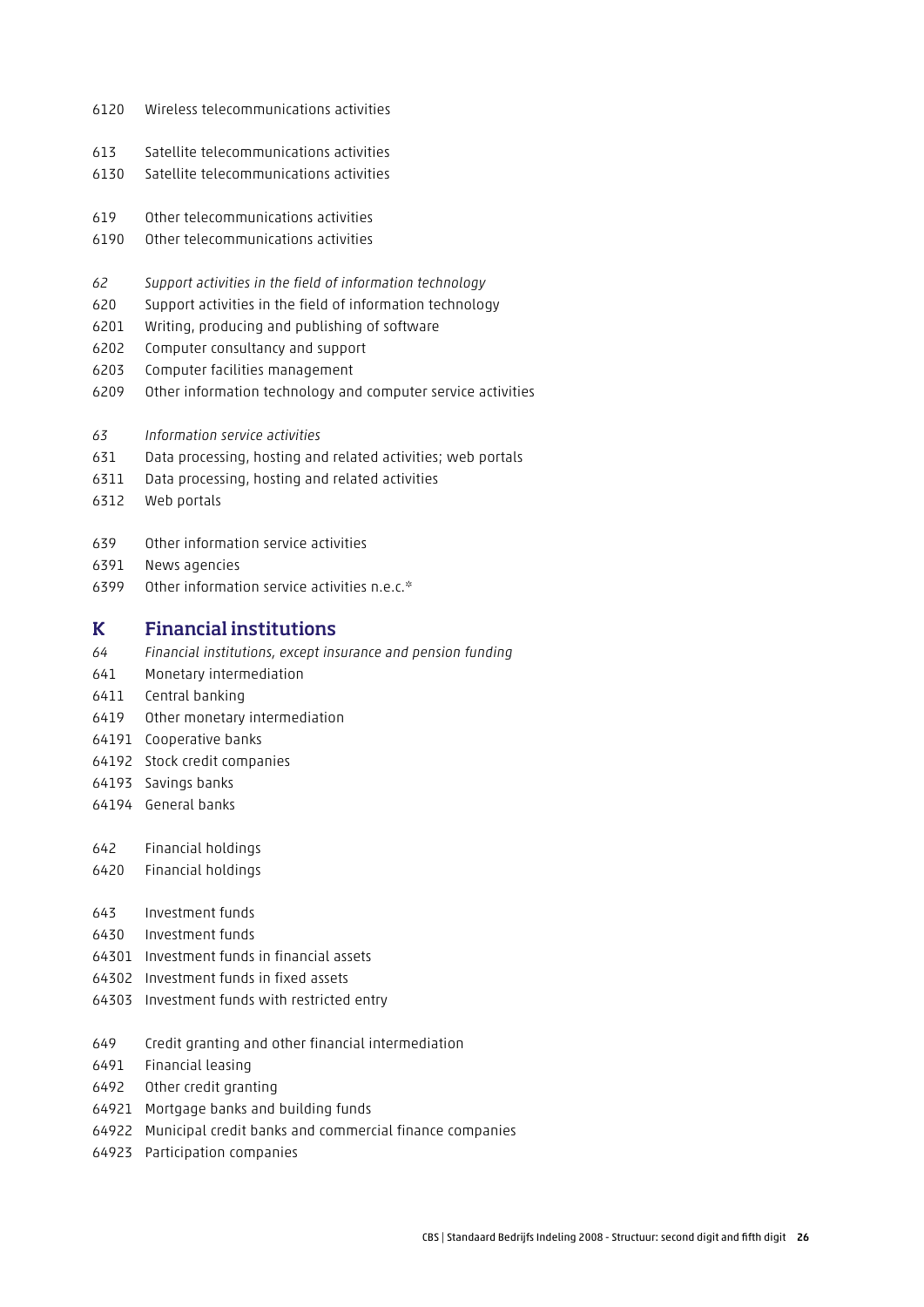- 64924 Bill-brokers and other credit granting n.e.c.\*
- 6499 Other financial intermediation
- *65 Insurance and pension funding (no compulsory social security)*
- 651 Insurance (no reinsurance)
- 6511 Life insurance (no reinsurance), insurance in kind and slate clubs
- 65111 Life insurance (no reinsurance)
- 65112 Insurance in kind
- 65113 Slate clubs
- 6512 Non-life insurance (no reinsurance)
- 65121 Non-life insurance (no health insurance)
- 65122 Health insurance
- 652 Reinsurance
- 6520 Reinsurance
- 653 Pension funding
- 6530 Pension funding
- 65301 Industry pension funding
- 65302 Corporate pension funding and saving funds
- 65303 Pension funding for specific professional groups
- 65309 Other pension funding
- *66 Other financial services*
- 661 Financial intermediation, consultancy etc. (not for insurance and pension funding)
- 6611 Administration of financial markets
- 6612 Stockbrokers, investment consultants etc.
- 6619 Trust offices, market makers, mortgage, credit and currency brokers, bank and savings bank agencies etc.
- 66191 Trust offices
- 66192 Market makers
- 66193 Mortgage, credit and currency brokers, bank and savings bank agencies etc.
- 662 Activities auxiliary to insurance and pension funding
- 6621 Risk and damage evaluation
- 6622 Insurance agents
- 6629 Other services in the field of insurance and pension funding (no appraisers and insurance agents)
- 66291 Insurance markets
- 66292 Actuarial and pension consultancy; management of pension funds
- 66293 Guarantee funding
- 66299 Other services related to insurance and pension funding
- 663 Fund management
- 6630 Fund management

#### L Renting, buying and selling of real estate

- *68 Renting and buying and selling of real estate*
- 681 Buying and selling of own real estate
- 6810 Buying and selling of own real estate
- 682 Renting of real estate
- 6820 Renting of real estate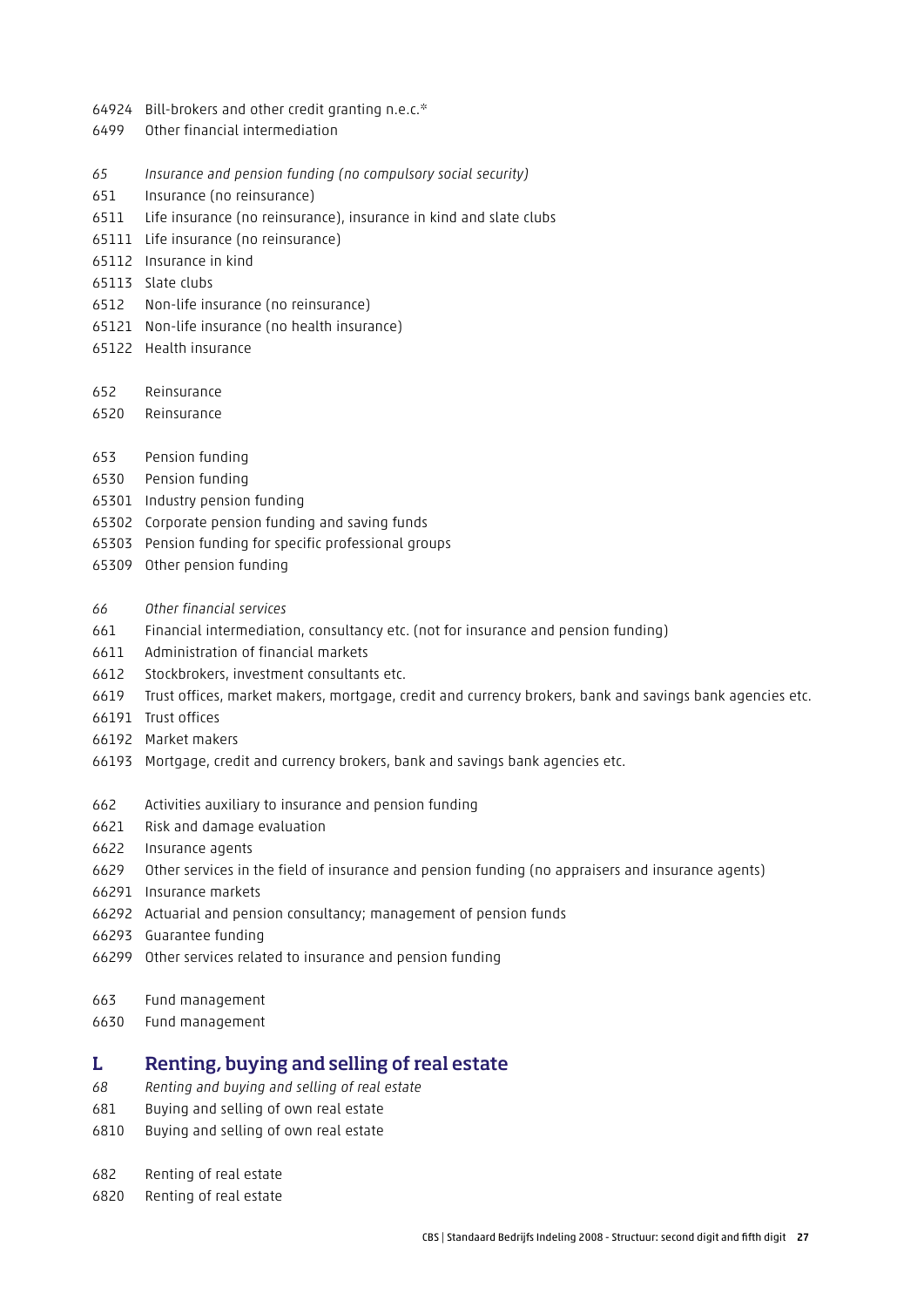- 68201 Housing associations and corporations
- 68202 Municipal housing
- 68203 Renting of other residential buildings
- 68204 Renting of non-residential real estate
- 683 Intermediation in and management of real estate
- 6831 Intermediation in buying, selling and renting real estate
- 6832 Management of real estate

#### M Consultancy, research and other specialised business services

- 69 Legal services, accounting, tax consultancy, administration
- 691 Legal activities
- 6910 Legal activities
- 69101 Lawyers and curators
- 69102 Legal consultancy
- 69103 Notaries
- 69104 Bailiffs
- 69105 Patent agencies
- 692 Accounting, tax consultancy, administration
- 6920 Accounting, tax consultancy, administration
- 69201 Officially recognized accountants
- 69202 Auditors
- 69203 Book-keeping
- 69204 Tax consultancy
- 69209 Other administration
- *70 Holding companies (not financial)*
- 701 Holding companies (not financial)
- 7010 Holding companies (not financial
- 70101 Support activities for the own enterprise group
- 70102 Holding companies (not financial)
- 702 Management and business consultancy
- 7021 Public relations and communication activities
- 7022 Management and business consultancy (no public relations)
- 70221 Organisational planning
- 70222 Management and business consultancy (no public relations and organisational planning)
- *71 Architects, engineers and technical design and consultancy; testing and analysis*
- 711 Architects, engineers and technical design and consultancy
- 7111 Architects
- 71111 Architects (no interior architects)
- 71112 Interior architects
- 7112 Engineers and other technical design and consultancy
- 712 Technical testing and analysis
- 7120 Technical testing and analysis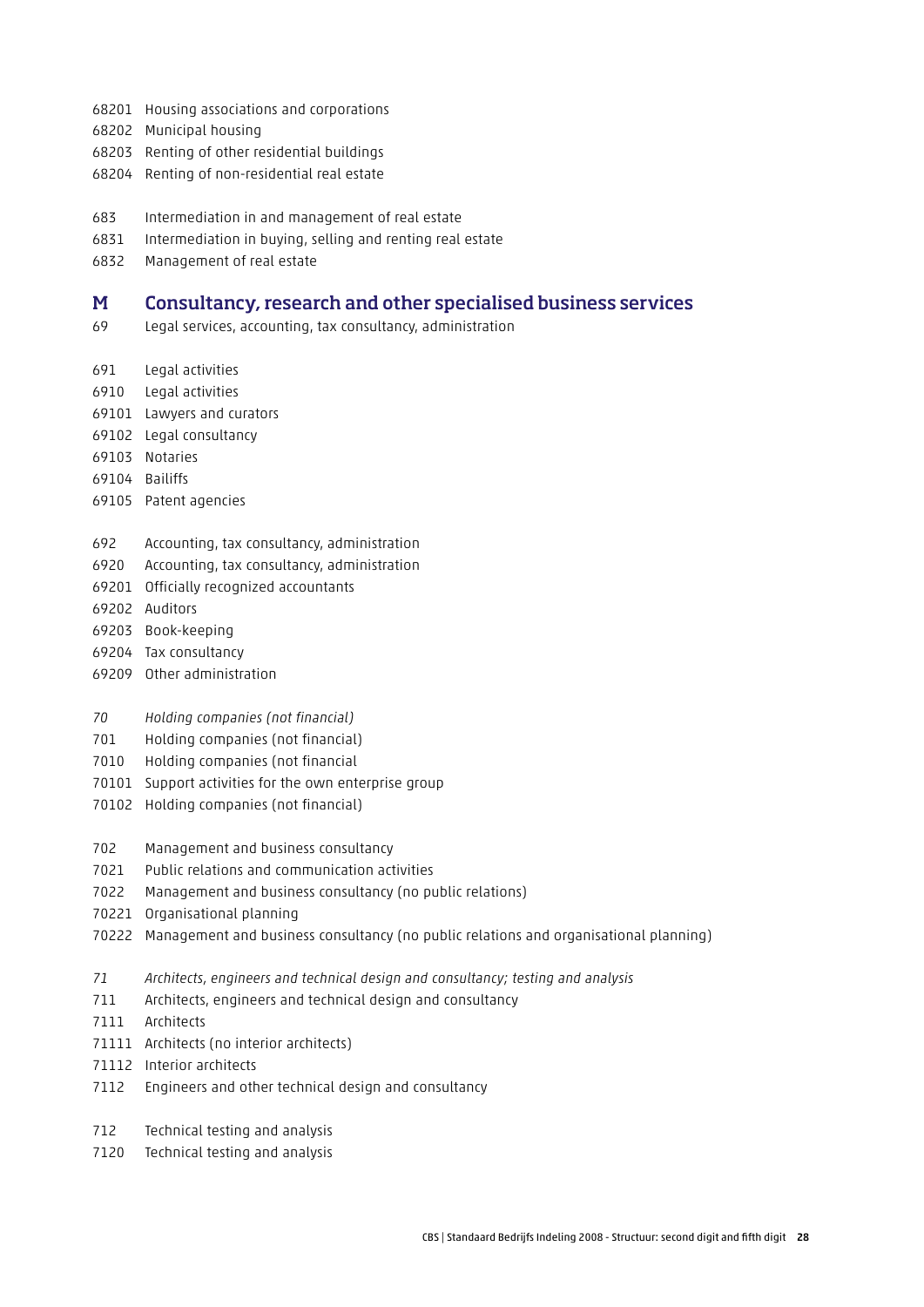- 71201 Testing and analysis of agricultural products and food
- 71202 Technical testing and analysis of machinery, equipment and materials
- 71203 Other technical testing and analysis
- *72 Research and development*
- 721 Research and development on natural sciences and engineering
- 7211 Research and development on biotechnology
- 72111 Biotechnical research and development on agricultural products and processes
- 72112 Biotechnical research and development on medical products and pharmaceutical processes and of food
- 72113 Biotechnical research and development in other fields
- 7219 Non-biotechnical research and development on natural sciences and engineering
- 72191 Research and development on agriculture and fishery (not biotechnical)
- 72192 Research and development on technology
- 72193 Research and development on health and food (not biotechnical)
- 72199 Other research and development on natural sciences (not biotechnical)
- 722 Research and development on social sciences and humanities
- 7220 Research and development on social sciences and humanities
- *73 Advertising and market research*
- 731 Advertising agencies and sale of time and space for advertising
- 7311 Advertising agencies
- 7312 Sale of time and space for advertising
- 732 Market research and public opinion polling
- 7320 Market research and public opinion polling
- *74 Industrial design, photography, translation and other consultancy*
- 741 Industrial and fashion design
- 7410 Industrial and fashion design
- 74101 Communication and graphic design
- 74102 Product design
- 74103 Interior and spatial design
- 742 Photography and photo and film developing
- 7420 Photography and photo and film developing
- 74201 Photography
- 74202 Photo shops
- 74203 Photo and film developing laboratories

#### 743 Translators and interpreters

- 7430 Translators and interpreters
- 749 Other specialised business services
- 7490 Other specialised business services
- *75 Veterinary activities*
- 750 Veterinary activities
- 7500 Veterinary activities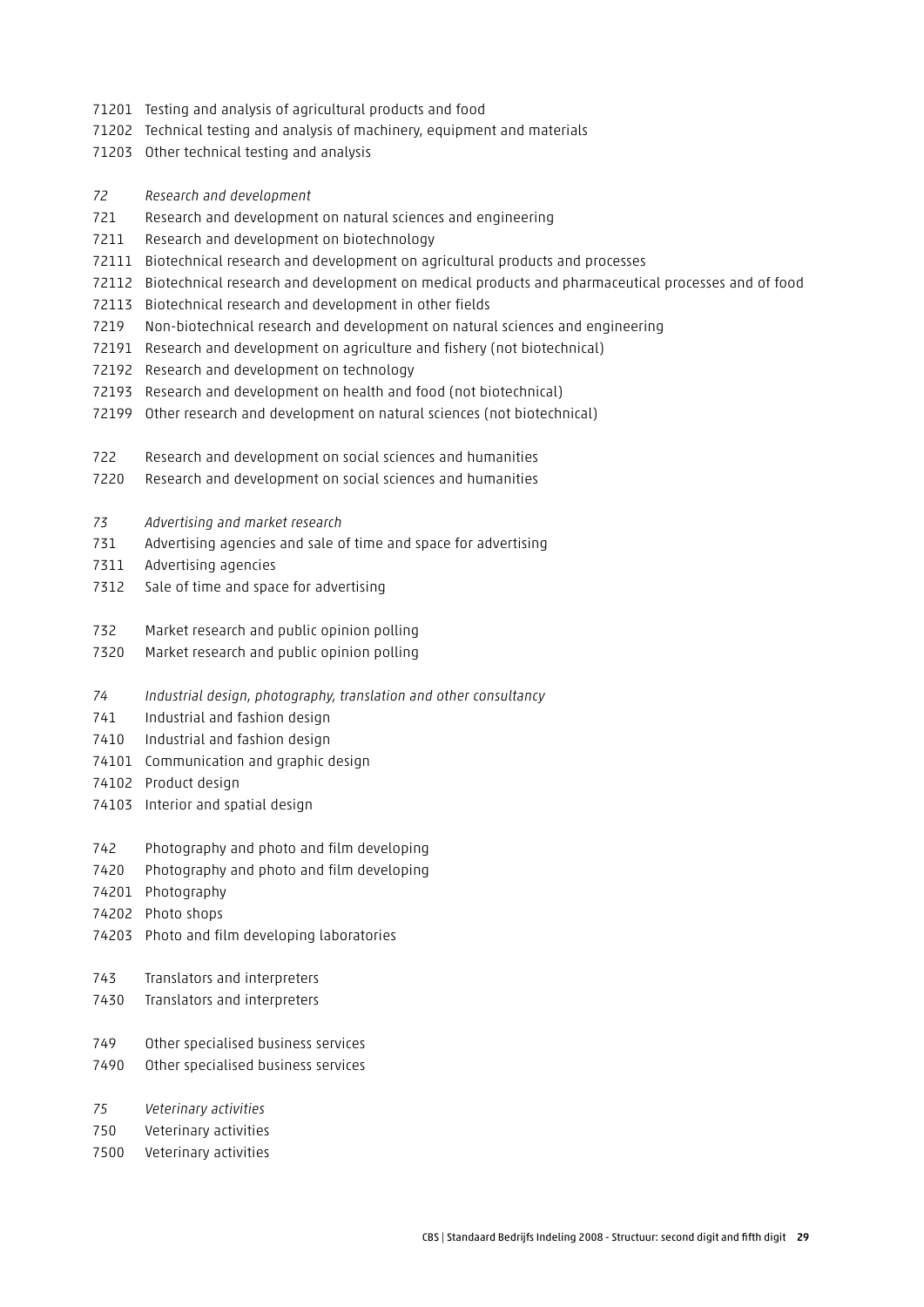#### N Renting and leasing of tangible goods and other business support services

- *77 Renting and leasing of motor vehicles, consumer goods, machines and other tangible goods*
- 771 Renting of motor vehicles
- 7711 Renting and leasing of passenger cars and light motor vehicles
- 77111 Renting of passenger cars and light motor vehicles (no operational lease)
- 77112 Operational leasing of passenger cars and light motor vehicles
- 7712 Renting of trucks, busses and motor homes
- 772 Renting of consumer goods
- 7721 Renting of recreational and sports goods
- 7722 Renting of video tapes and disks
- 7729 Renting of other consumer goods
- 77291 Renting of magazines
- 77292 Renting of clothing and household goods
- 77299 Renting of other consumer goods n.e.c.\*
- 773 Renting and leasing of machinery and equipment and of other goods
- 7731 Renting and leasing of agricultural machinery and equipment
- 7732 Renting and leasing of construction machinery
- 7733 Renting and leasing of computers and office machinery
- 7734 Renting and leasing of ships
- 7735 Renting and leasing of airplanes
- 7739 Renting and leasing of other machinery and equipment and of other goods
- 77391 Renting of vending and slot machines
- 77399 Renting and leasing of other machinery and equipment and of other goods (no vending and slot machines)
- 774 Leasing of intellectual property and similar products
- 7740 Leasing of intellectual property and similar products
- *78 Employment placement, provision of temporary employment and payrolling*
- 781 Employment placement agencies
- 7810 Employment placement agencies
- 782 Temporary employment agencies and job pools
- 7820 Temporary employment agencies and job pools
- 78201 Temporary employment agencies
- 78202 Job pools (no employment projects)
- 78203 Job pools (employment projects)
- 783 Payrolling
- 7830 Payrolling
- *79 Travel agencies, tour operators, tourist information and reservation services*
- 791 Travel agencies and tour operators
- 7911 Travel agencies
- 7912 Tour operators
- 799 Tourist information and reservation services
- 7990 Tourist information and reservation services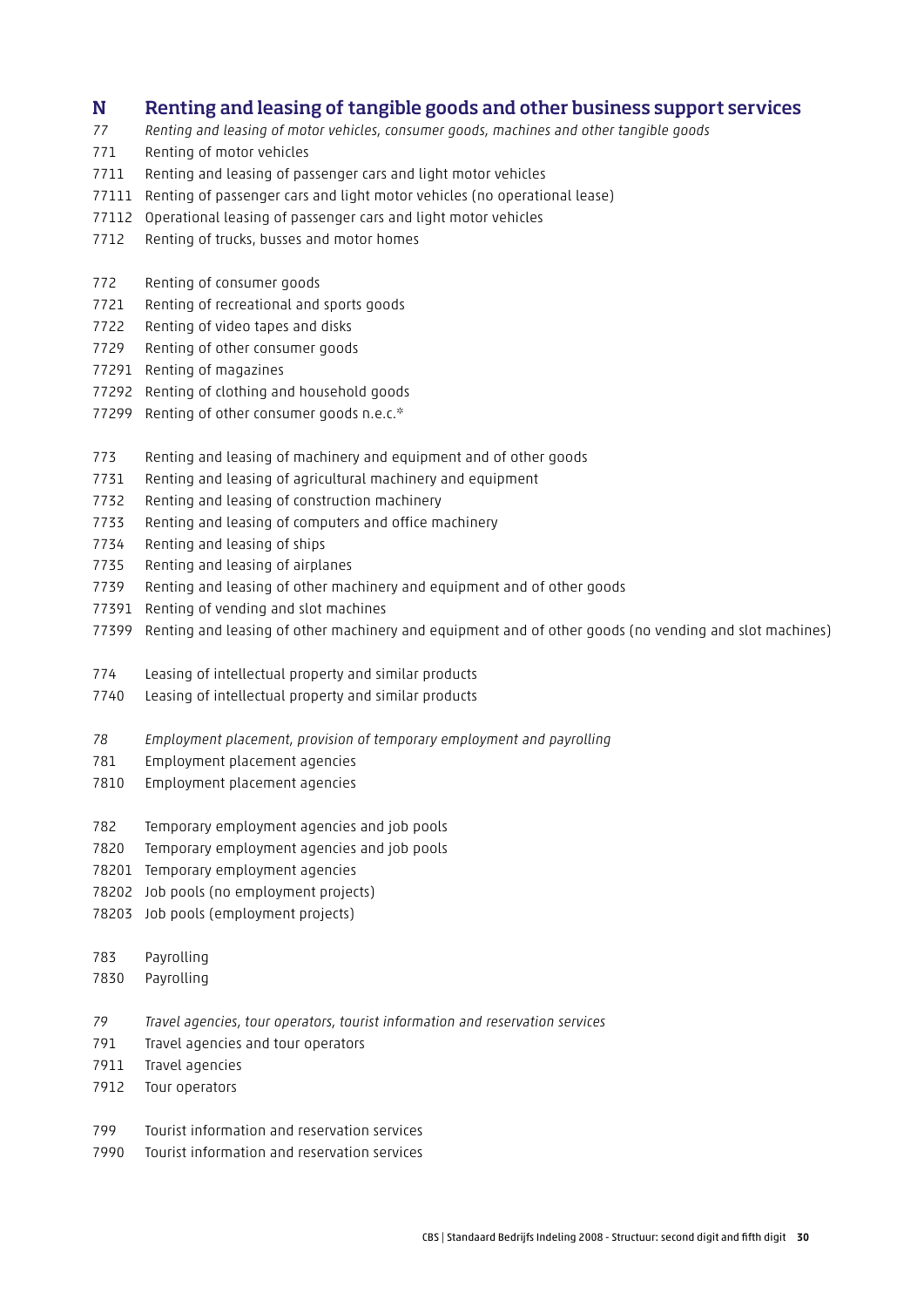- *80 Security and investigation*
- 801 Private security
- 8010 Private security
- 802 Security systems service activities
- 8020 Security systems service activities
- 803 Investigation activities
- 8030 Investigation activities
- *81 Facility management*
- 811 Facility management
- 8110 Facility management
- 812 Cleaning activities
- 8121 General cleaning of buildings
- 8122 Specialised cleaning of buildings and industrial cleaning activities
- 81221 Window-cleaning
- 81222 Chimney sweeping
- 81229 Other specialised cleaning of buildings and industrial cleaning activities
- 8129 Other cleaning
- 813 Landscape service activities
- 8130 Landscape service activities
- *82 Other business services*
- 821 Combined office administrative services and specialised office support
- 8211 Combined office administrative services
- 8219 Specialised office support
- 822 Callcenters
- 8220 Callcenters
- 823 Organisation of conventions and tradeshows
- 8230 Organisation of conventions and tradeshows
- 829 Other business support activities n.e.c.\*
- 8291 Credit rating and bill collection
- 8292 Packaging, sorting etc. on a fee or contract basis
- 8299 Other business support activities n.e.c.\*
- 82991 Auctions for agricultural and fish products
- 82992 Auctions for household goods, art, antiques, machinery and similar goods
- 82999 Other business services n.e.c.\*

#### O Public administration, public services and compulsory social security

- *84 Public administration, public services and compulsory social security*
- 841 Public administration
- 8411 General public administration
- 8412 Public administration in the field of health care, education, cultural services and social services (no social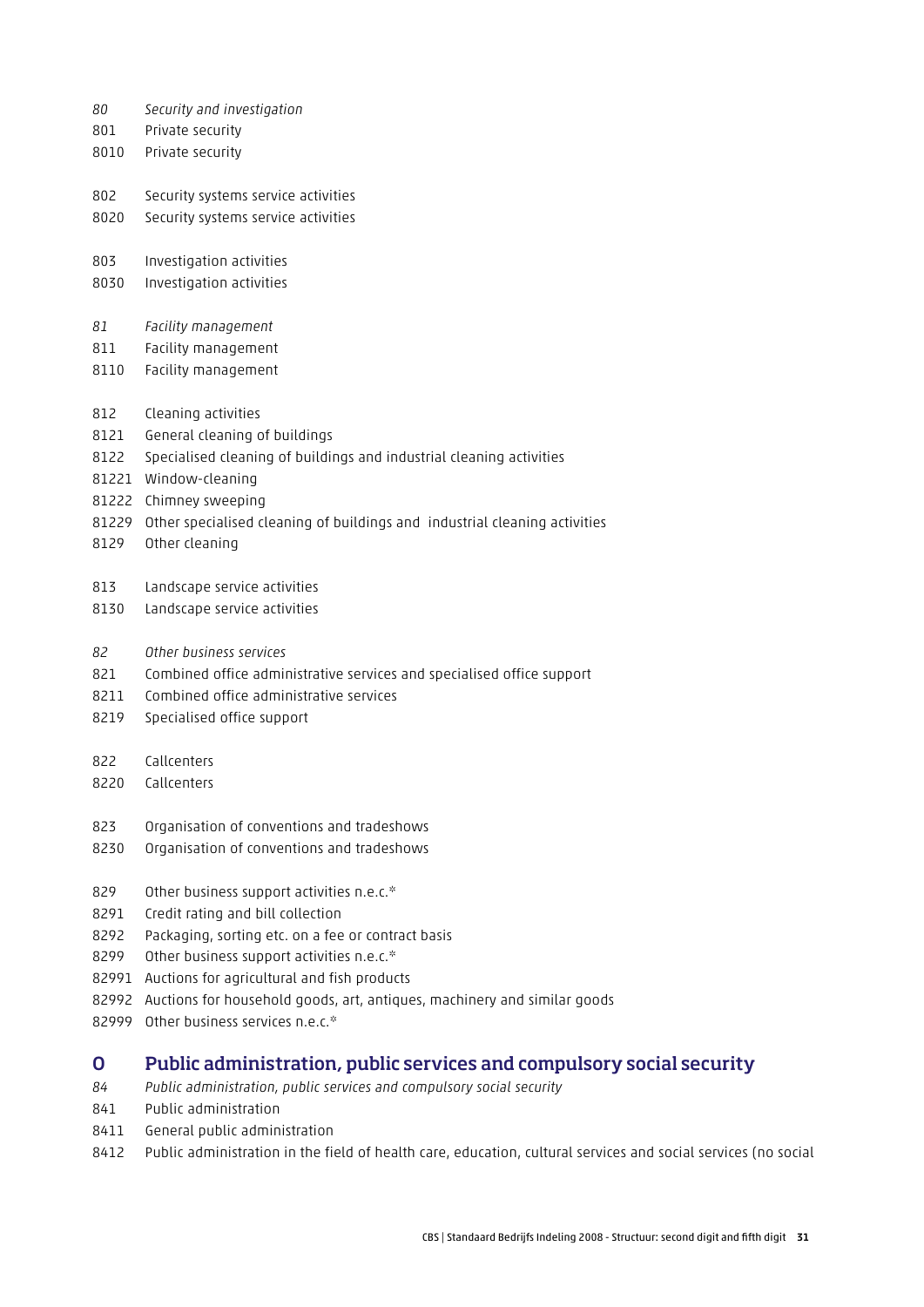security)

- 8413 Public administration in the field of operation of businesses
- 842 Public services
- 8421 Foreign affairs
- 8422 Defence activities
- 8423 Justice and judicial activities
- 84231 Jurisdiction
- 84232 Ministry of Justice and prisons
- 8424 Police
- 8425 Fire brigades
- 843 Compulsory social security
- 8430 Compulsory social security

#### P Education

- *85 Education*
- 852 Primary and special education
- 8520 Primary and special education
- 85201 Primary compulsory education
- 85202 Special primary education
- 85203 Special education in expertise centres
- 853 Secondary education
- 8531 General secondary education
- 85311 Havo and vwo
- 85312 Lower secondary vocational education
- 85313 Practical education
- 85314 Comprehensive schools
- 8532 Secondary vocational education and adult education
- 85321 Secondary vocational education
- 85322 Adult education
- 85323 Secondary vocational education and adult education combined
- 854 Higher education
- 8541 Post-secondary non-tertiary education
- 8542 Tertiary education
- 855 Other education
- 8551 Sports and recreation education
- 85511 Sailing and surfing instruction
- 85519 Other sports and recreation education
- 8552 Cultural education
- 85521 Dancing schools
- 85522 Artistic education for amateurs (no dancing schools)
- 8553 Driving schools
- 8559 Other education n.e.c.\*
- 85591 Distance education
- 85592 Business education and training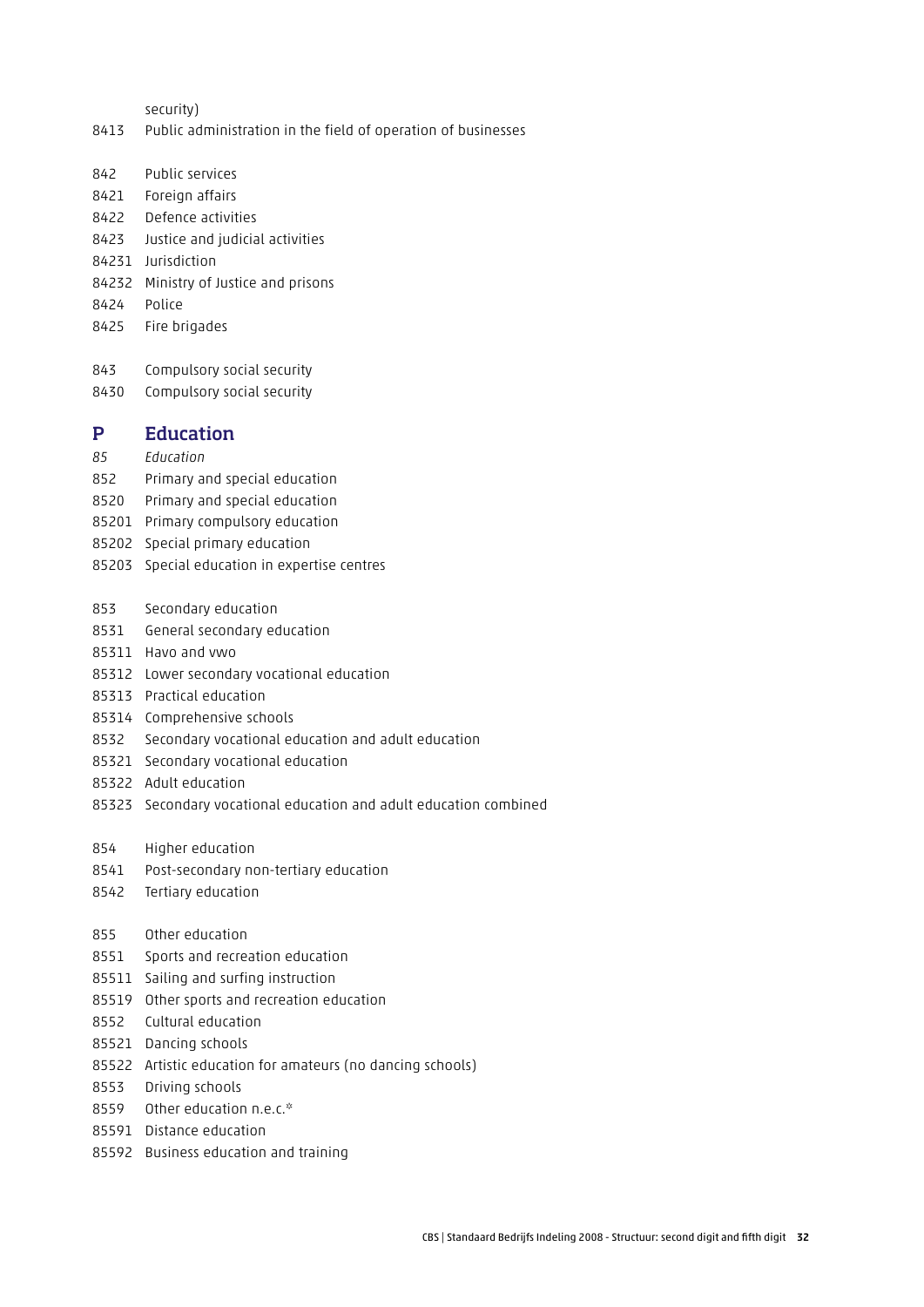- 85599 Tutoring and education n.e.c.\*
- 856 Educational support activities
- 8560 Educational support activities

#### Q Human health and social work activities

- *86 Human health activities*
- 861 Hospitals including mental health and substance abuse hospitals
- 8610 Hospitals including mental health and substance abuse hospitals
- 86101 University hospitals
- 86102 General hospitals
- 86103 Specialised hospitals (not for mental health)
- 86103 Specialised hospitals (not for mental health)
- 86104 Mental health hospitals
- 862 Medical and dental practice activities
- 8621 General medical practices
- 8622 Specialist medical practices and outpatients' clinics (no dentistry)
- 86221 Specialist medical practices and outpatients' clinics (no dentistry or psychiatry)
- 86222 Practices of psychiatrists and day-care centres for social health
- 8623 Dental practices
- 86231 General dental practices
- 86232 Specialised dental practices
- 869 Paramedical practitioners and other human health activities without accommodation
- 8691 Practices of midwives and paramedical practitioners
- 86911 Practices of midwives
- 86912 Practices of physiotherapists
- 86913 Practices of psychotherapists and psychologists
- 86919 Other paramedical practitioners (no physiotherapy and psychology) and alternative healers
- 8692 Other health care without accommodation and support activities for health care
- 86921 Health centres
- 86922 Health and safety at work and reintegration activities
- 86923 Preventative health care (no health and safety at work)
- 86924 Medical laboratories, intensive care for thrombotic patients and other analyses supporting medical treatment
- 86925 Ambulance transport and related emergency centres
- 86929 Umbrella organisations in the field of health care and other support activities for health care
- *87 Residential care and guidance*
- 871 Residential nursing care
- 8710 Residential nursing care
- 872 Residential and day care for mental retardation
- 8720 Residential and day care for mental retardation
- 873 Residential and day care for the disabled and elderly
- 8730 Residential and day care for the disabled and elderly
- 87301 Residential and day care for the disabled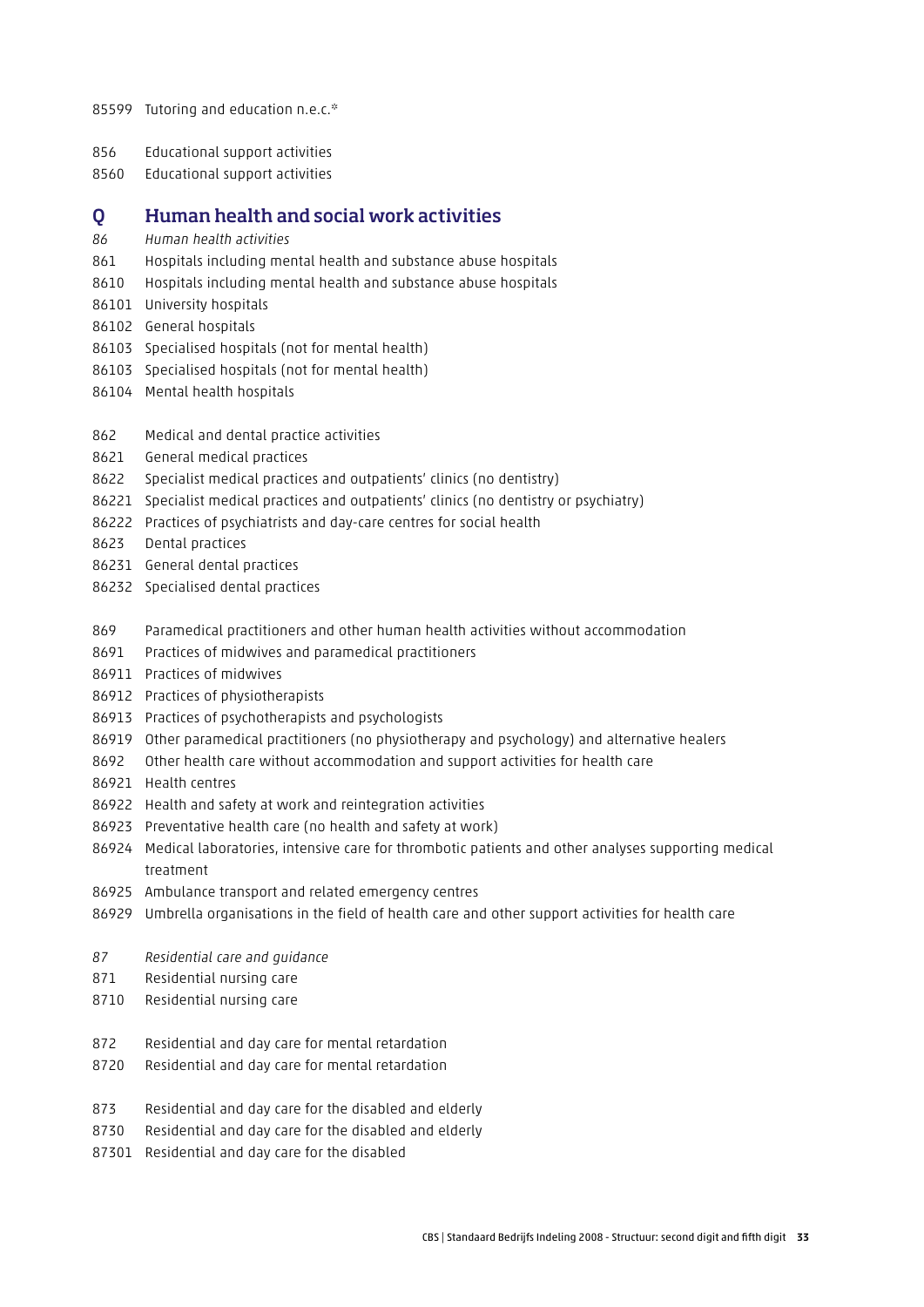#### 87302 Residential care for the elderly

879 Social assistance with residential care to children and other persons (no elderly and disabled)

- 8790 Social assistance with residential care to children and other persons (no elderly and disabled)
- 87901 Social assistance with residential and day care for children
- 87902 Social assistance with residential care for other persons (no elderly and disabled)
- *88 Social work activities without accommodation*
- 881 Social work activities without accommodation for the elderly and disabled
- 8810 Social work activities without accommodation for the elderly and disabled
- 88101 Home care
- 88102 Welfare for elderly
- 88103 Counselling and welfare for disabled
- 889 Social work activities without accommodation (not for elderly and disabled)
- 8891 Child day-care activities
- 8899 Social work and counselling, community activities
- 88991 Social work for children
- 88992 Social work for adults
- 88993 Community and neighbourhood activities
- 88999 Community centres, other consultancy and cooperative bodies in the field of welfare

#### R Culture, sports and recreation

- *90 Arts*
- 900 Arts
- 9001 Performing arts
- 90011 Practicing performing arts
- 90012 Producers of stage productions
- 90013 Circus and music hall
- 9002 Support activities to performing arts
- 9003 Writing and other artistic creation
- 9004 Theatres and event halls
- 90041 Theatres
- 90042 Event halls
- *91 Lending of cultural goods, public archives, museums, botanical and zoological gardens and nature reserves activities*
- 910 Lending of cultural goods, public archives, museums, botanical and zoological gardens and nature reserves activities
- 9101 Lending of cultural goods and public archives
- 91011 Public libraries
- 91012 Lending of works of art
- 91019 Lending of other cultural goods and public archives
- 9102 Museums and art galleries
- 91021 Museums
- 91022 Art galleries
- 9103 Preservation of historical buildings
- 9104 Botanical and zoological gardens and nature reserves activities
- 91041 Botanical and zoological gardens, children's zoos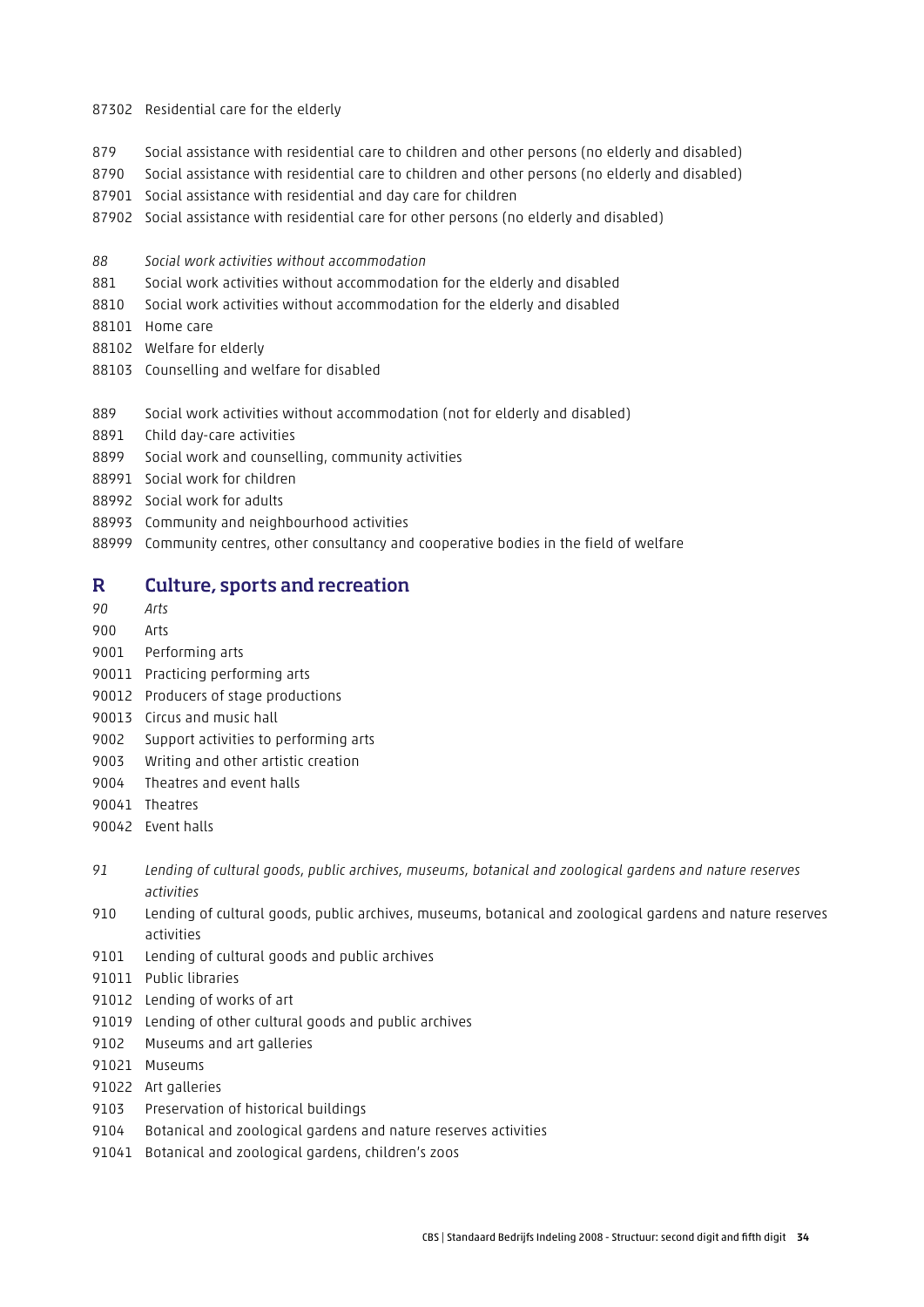*92 Lotteries and betting* 920 Lotteries and betting 9200 Lotteries and betting 92001 Lotteries and betting (no machines) 92009 Operation of coin operated gambling machines *93 Sports and recreation* 931 Sports activities 9311 Sports facilities 93111 Swimming pools 93112 Sports halls and gymnasiums 93113 Playing fields 93119 Other sports facilities 9312 Outdoor sports 93121 Football 93122 Outdoor team sports (no football) 93123 Athletics 93124 Tennis 93125 Horse riding and manèges 93126 Cycling 93127 Motor sports 93128 Winter sports 93129 Other outdoor sports 9313 Fitness facilities 9314 Indoor sports 93141 Individual indoor sports 93142 Indoor team sports 93143 Power lifting and combat sports 93144 Bowling, skittles, billiards etc. 93145 Playing chess, draughts, bridge etc 93146 Sports schools (combat sports) 93149 Other indoor sports, omnisports 9315 Water sports 93151 Swimming and diving 93152 Rowing, sailing and surfing 9319 Other sports activities 93191 Own account sportsmen 93192 Sport fishing 93193 Organising boat trips for fishing 93194 Supporters clubs (sports)

91042 Nature reserves activities

- 93195 Organisation of sports events
- 93196 Umbrella organizations, cooperative and advisory bodies in the field of sports
- 93199 Other sports activities n.e.c.\*
- 932 Other recreation
- 9321 Amusement parks and theme parks
- 93211 Amusement and theme parks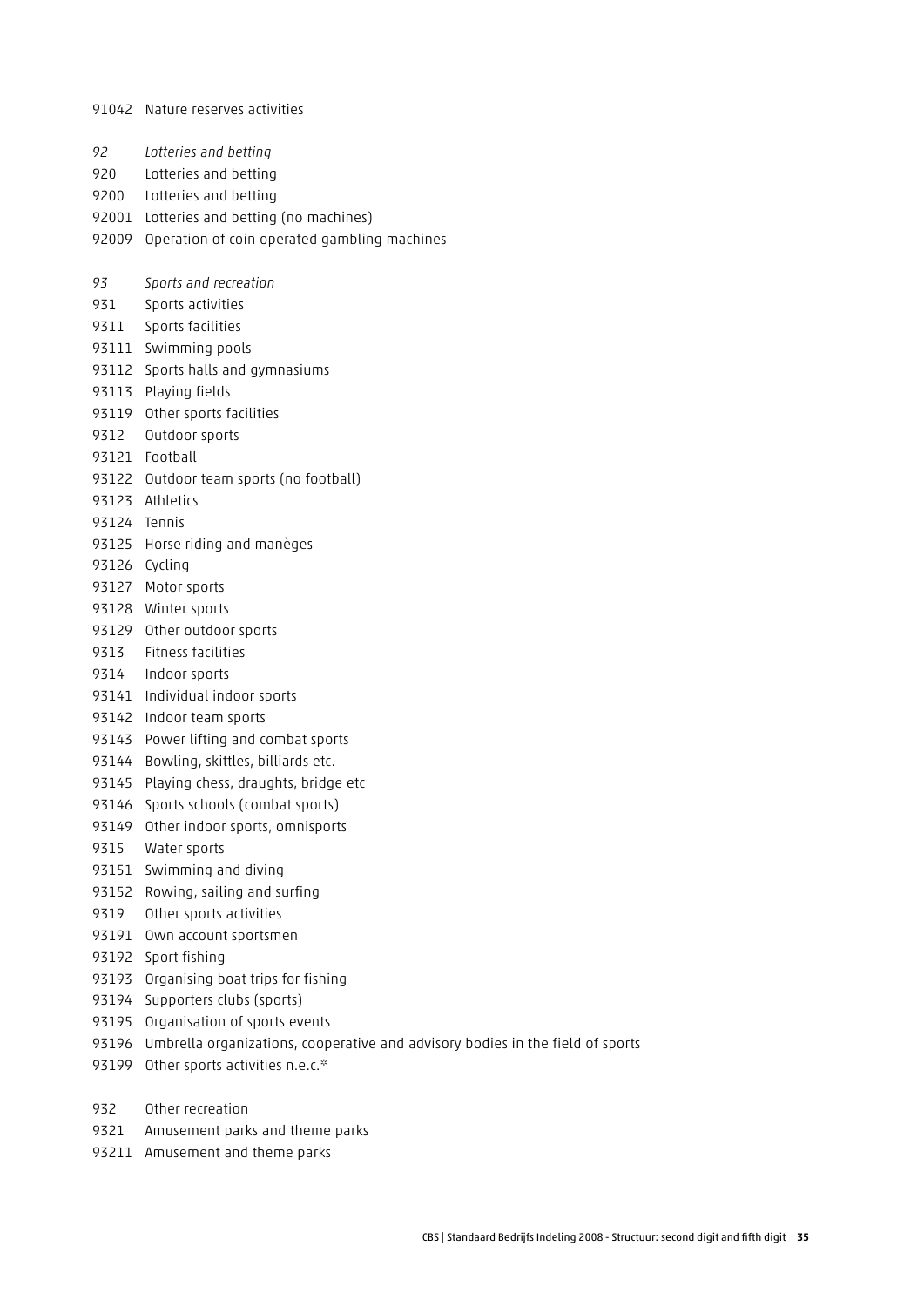93212 Carnival attractions

9329 Other recreation n.e.c.\*

93291 Marinas

93299 Other recreation n.e.c.\* (no marinas)

#### S Other service activities

- *94 World view and political organizations, interest and ideological organizations, hobby clubs*
- 941 Business, employers and professional membership organisations
- 9411 Business and employers membership organisations
- 9412 Professional membership organisations
- 942 Trade unions
- 9420 Trade unions
- 949 World view and political organizations, interest and ideological organizations, hobby clubs
- 9491 Religious organisations
- 94911 Religious organizations
- 94919 Other world view organizations
- 9492 Political organisations
- 9499 Other interest and ideological organizations, hobby clubs
- 94991 Social clubs
- 94992 Hobby clubs
- 94993 Funds (not for welfare)
- 94994 Circles of friends in the field of culture
- 94995 Umbrella organizations, cooperative and advisory bodies (not in the field of health care, welfare, sports and recreation)
- 94996 Other idealistic organizations n.e.c.\*
- 94997 Other interest organizations n.e.c.\*
- *95 Repair of computers and consumer goods*
- 951 Repair of computers and communication equipment
- 9511 Repair of computers and peripheral equipment
- 9512 Repair of communication equipment
- 952 Repair of consumer goods (no computers, communication equipment, motor vehicles and motorcycles
- 9521 Repair of consumer electronics (no computers)
- 9522 Repair of electrical household equipment
- 9523 Repair of footwear and leather goods
- 9524 Repair and upholstering of furniture
- 9525 Repair of watches, clocks and jewellery
- 9529 Repair of other consumer goods
- *96 Wellness and other services; funeral activities*
- 960 Wellness and other services; funeral activities
- 9601 Cleaning of clothes of textile
- 96011 Laundries and renting of linens
- 96012 Dry cleaning and dyeing
- 96013 Launderettes and laundry collection and delivery
- 9602 Hairdressing and beauty treatment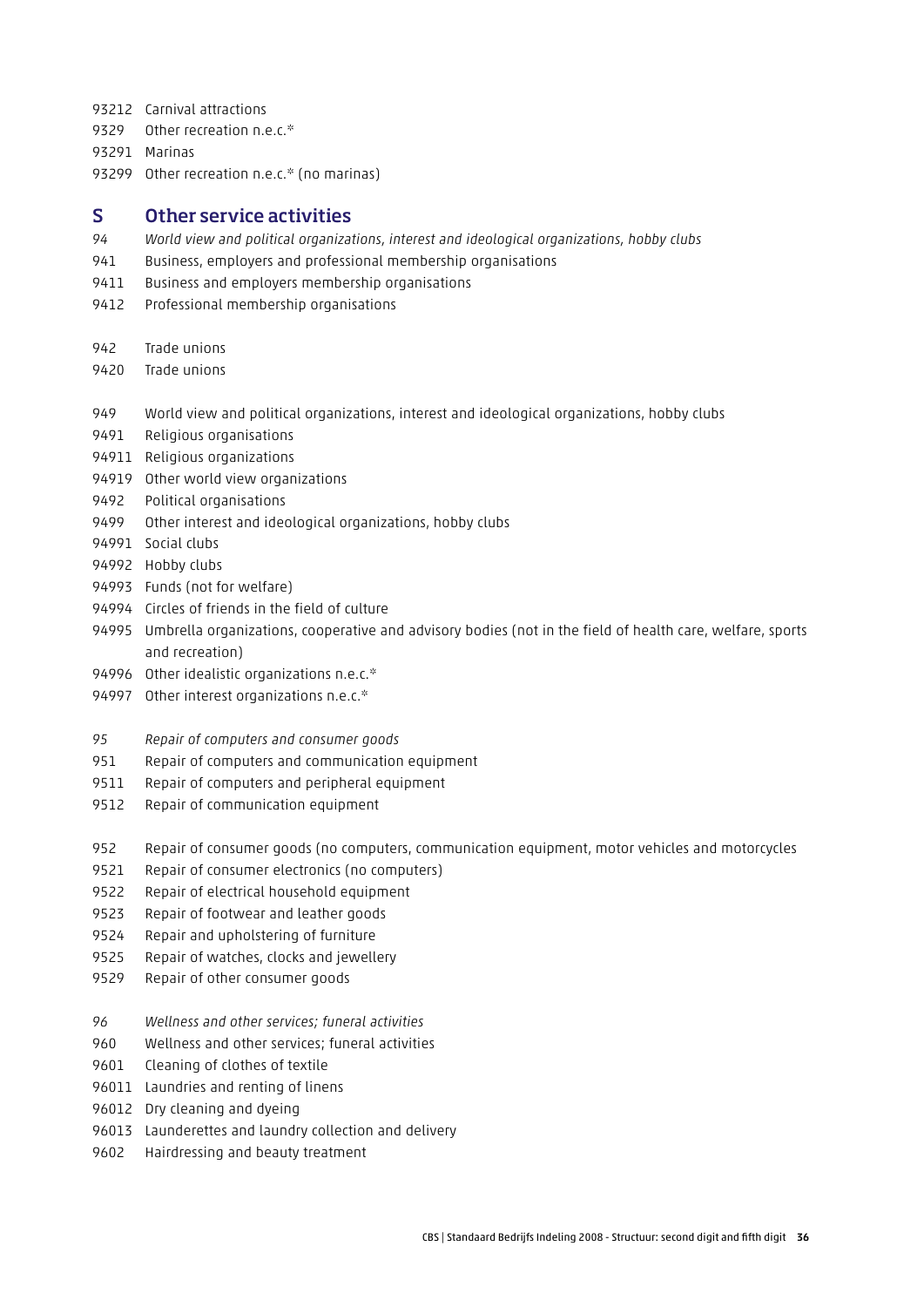- 96021 Hairdressing
- 96022 Beauty treatment, pedicures and manicures, make-up and image consulting
- 9603 Funeral services, crematories, mortuaries and cemeteries
- 96031 Burial and cremation services
- 96032 Crematories, mortuaries and cemeteries
- 9604 Sauna, solariums, baths etc
- 9609 Other service activities n.e.c.\*

## T Activities of households as employers; undifferentiated goods- and serviceproducing activities of households for own use

- *97 Activities of households as employers of domestic personnel*
- 970 Activities of households as employers of domestic personnel
- 9700 Activities of households as employers of domestic personnel
- *98 Undifferentiated goods- and services-producing activities of private households for own use*
- 981 Undifferentiated goods-producing activities of private households for own use
- 9810 Undifferentiated goods-producing activities of private households for own use
- 982 Undifferentiated service-producing activities of private households for own use
- 9820 Undifferentiated service-producing activities of private households for own use

#### U Extraterritorial organisations and bodies

- *99 Extraterritorial organisations and bodies*
- 990 Extraterritorial organisations and bodies